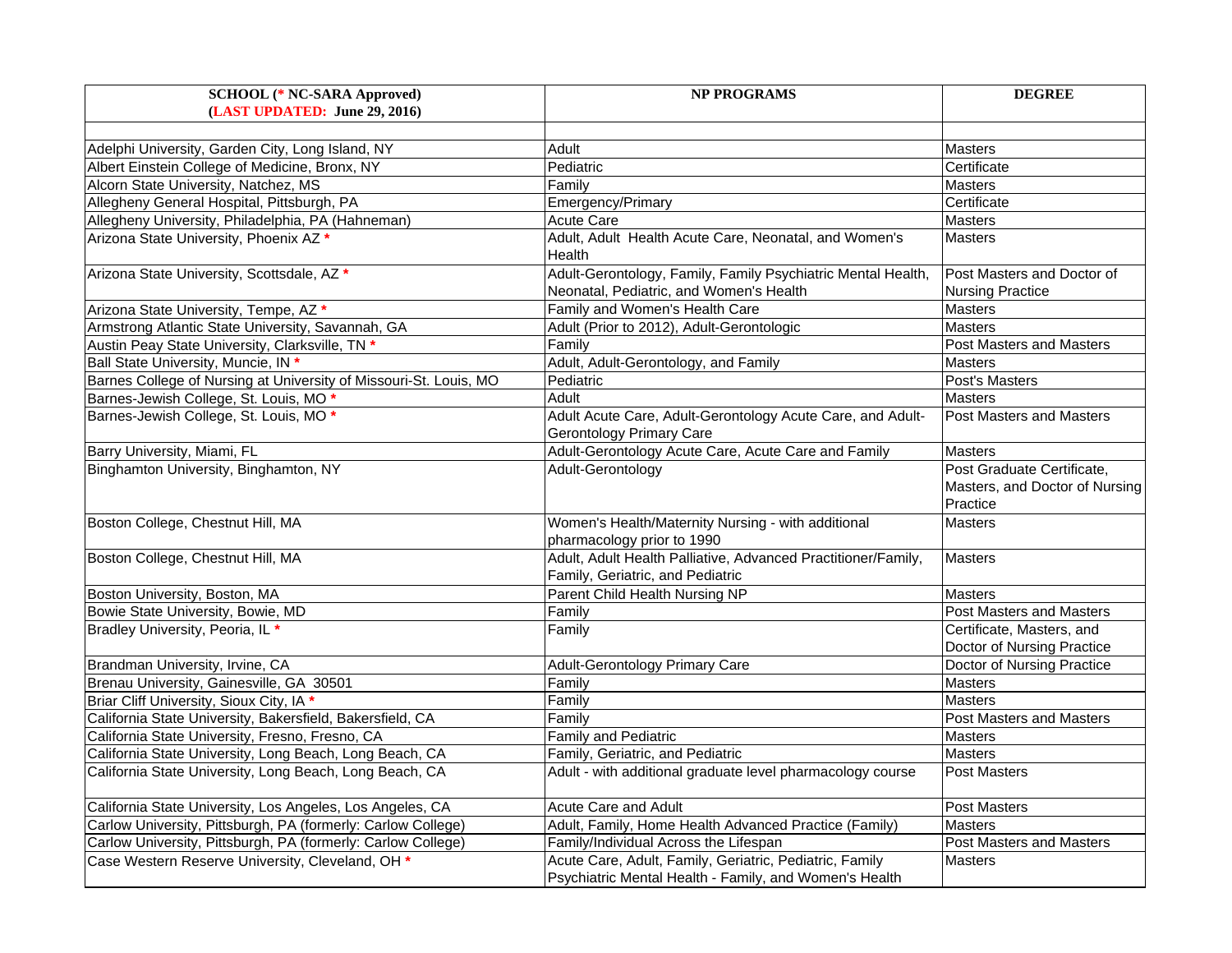| Case Western Reserve University, Cleveland, OH *                                 | Adult-Gerontological Acute Care and Adult-Gero Primary Care Post Masters and Masters                                                                     |                                 |
|----------------------------------------------------------------------------------|----------------------------------------------------------------------------------------------------------------------------------------------------------|---------------------------------|
| Catholic University of America School of Nursing, Washington, DC                 | <b>Acute Care Pediatric</b>                                                                                                                              | Post Masters                    |
| Catholic University of America School of Nursing, Washington, DC                 | Adult, Adult-Gerontology Primary Care, Family, Geriatric,<br>Pediatric, and Pediatric Dual Acute & Primary Care                                          | <b>Post Masters and Masters</b> |
| Chamberlain College, Downers Grove, IL                                           | Family (Online programs until 8/31/2016)                                                                                                                 | <b>Masters</b>                  |
| Charles R. Drew University of Medicine & Science, Los Angeles, CA                | Familv                                                                                                                                                   | <b>Masters</b>                  |
| Children's Hospital, Columbus, OH                                                | Neonatal                                                                                                                                                 | Certificate - Prior to 1996     |
| Clarion University of Pennsylvania, Edinboro, PA                                 | Family                                                                                                                                                   | <b>Masters</b>                  |
| Clarkson College, Omaha, NE <sup>*</sup>                                         | Family                                                                                                                                                   | <b>Masters</b>                  |
| Clemson University, Greenville, SC                                               | Famiy                                                                                                                                                    | Masters                         |
| Cleveland Metropolitan General Hospital                                          | Pediatric                                                                                                                                                | Certificate                     |
| College of New Rochelle, New Rochelle, NY                                        | Family                                                                                                                                                   | <b>Post Masters and Masters</b> |
| Colorado State University - Pueblo, Pueblo, CO *                                 | Adult-Gerontology Acute Care, Adult-Gerontology Acute<br>Care/Family, and Psychiatric-Mental Health                                                      | Post Masters and Masters        |
| Columbia University, New York, NY                                                | Acute Care, Adult, Adult Gerontology Primary Care, Family,<br>Geriatric, Neonatal, Pediatric, Psychiatric Mental Health, and<br>Women's Health           | <b>Masters</b>                  |
| Columbus State University, Columbus, GA                                          | Family                                                                                                                                                   | <b>Masters</b>                  |
| Community General Hospital, Syracuse, NY                                         | Adult                                                                                                                                                    | Certificate                     |
| Concordia University Wisconsin, Mequon, WI                                       | Family                                                                                                                                                   | Masters                         |
| Coppin State College, Baltimore, MD                                              | Family                                                                                                                                                   | <b>Post Masters and Masters</b> |
| Cox College, Springfield, MO*                                                    | Family                                                                                                                                                   | <b>Masters</b>                  |
| Creighton University, Omaha, NE *                                                | Family                                                                                                                                                   | <b>Masters</b>                  |
| Daemen College, Amherst, NY                                                      | Adult                                                                                                                                                    | <b>Masters</b>                  |
| Delta State University, Cleveland, MS                                            | Family                                                                                                                                                   | <b>Masters</b>                  |
| Department of the Army Academy of Health Sciences, Fort Sam<br>Houston, TX       | <b>Adult Medical Surgical</b>                                                                                                                            | Certificate                     |
| DePaul University, Chicago, IL *                                                 | Family                                                                                                                                                   | Masters                         |
| DeSales University, Center Valley, PA                                            | Family                                                                                                                                                   | Masters                         |
| Dominican College, Orangeburg, NY                                                | Family                                                                                                                                                   | <b>Masters</b>                  |
| Drake University, Des Moines, IA                                                 | Familv                                                                                                                                                   | <b>Masters</b>                  |
| Drexel University College of Nursing and Health Professions,<br>Philadelphia, PA | <b>Acute Care</b>                                                                                                                                        | <b>Masters</b>                  |
| Drexel University College of Nursing and Health Professions,<br>Philadelphia, PA | Adult Gerontology Acute Care, Family, Pediatric Acute Care,<br>Pediatric Primary Care, Psychiatric Mental Health, and<br>Women's Health                  | <b>Post Masters and Masters</b> |
| Duke University, Durham, NC                                                      | Acute Care, Adult, and Geriatric                                                                                                                         | <b>Masters</b>                  |
| Duke University, Durham, NC                                                      | Adult Oncology/HIV                                                                                                                                       | <b>Post Masters</b>             |
| Duke University, Durham, NC                                                      | Adult Gerontology Acute Care, Adult Gerontology Primary<br>Care, Family, Neonatal, Pediatrics Acute Care, Pediatrics<br>Primary Care, and Women's Health | Post Masters and Masters        |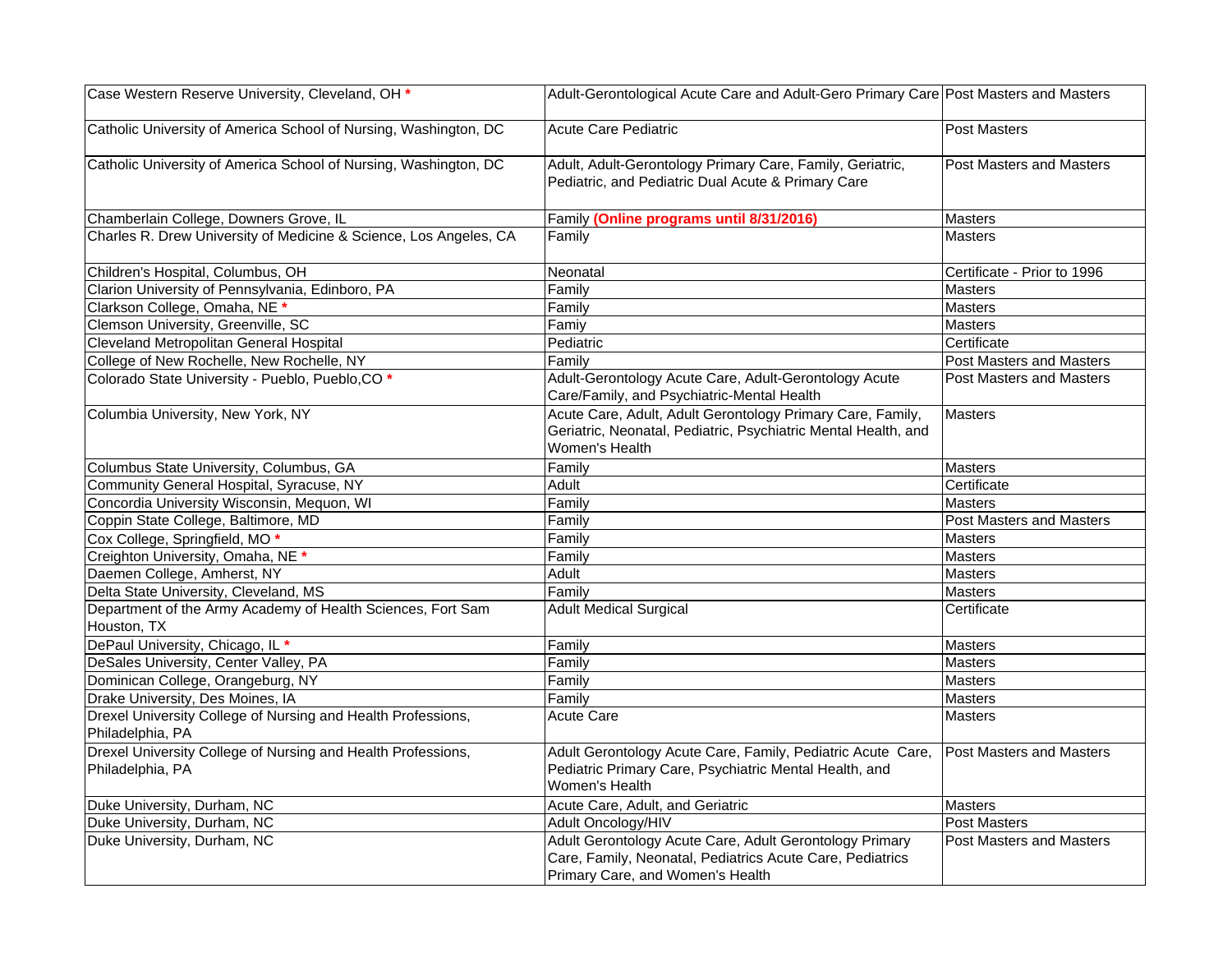| Duquesne University, Pittsburgh, PA                                  | Family                                                              | Post Masters and Masters        |
|----------------------------------------------------------------------|---------------------------------------------------------------------|---------------------------------|
| East Carolina University, Greenville, NC                             | Neonatal                                                            | <b>Certificate and Masters</b>  |
| East Carolina University, Greenville, NC                             | Familv                                                              | <b>Masters</b>                  |
| East Tennessee State University, Johnson City, TN *                  | Family                                                              | Post Masters and Masters        |
| Eastern Kentucky University, Richmond, KY                            | Psychiatric Mental Health and Rural Health Family                   | <b>Masters</b>                  |
| Emory University, Atlanta, GA                                        | Acute Care, Adult, Family Nurse-Midwife, OB/GYN, Neonatal,          | <b>Masters</b>                  |
|                                                                      | Pediatric, and Pediatric Acute Care                                 |                                 |
| Emory University, Atlanta, GA                                        | <b>Adult Medical/Surgical/CNS</b>                                   | Post Masters                    |
| Emory University, Atlanta, GA                                        | Family                                                              | Post Masters and Masters        |
| Fairleigh Dickinson University, Teaneck, NJ                          | <b>Adult and Family</b>                                             | <b>Masters</b>                  |
| Family Planning Council of Iowa, Des Moines, IA                      | OB/GYN                                                              | Certificate (9 months)          |
| Felician College, Lodi, NJ                                           | Adult, Adult-Gerontology Primary Care, and Family                   | <b>Post Masters and Masters</b> |
| Florida A&M University, Tallahassee, FL                              | Adult/Gerontology and Women's Health                                | Post Masters and Masters        |
| Florida Atlantic University, Boca Raton, FL                          | Adult, Family, and Geriatric                                        | <b>Masters</b>                  |
| Florida Gulf University, Ft. Myers, FL                               | Family                                                              | <b>Masters</b>                  |
| Florida International University, Miami, FL                          | Adult, Child Health, and Family                                     | <b>Masters</b>                  |
| Florida International University, Miami, FL                          | <b>Psychiatric Mental Health</b>                                    | Post Masters and Masters        |
| Florida State University, Tallahassee, FL                            | Family                                                              | <b>Masters</b>                  |
| Fort Hays State University, Hays, KS'                                | Family                                                              | Masters                         |
| Franciscan University of Steubenville, Steubenville, OH *            | Family                                                              | <b>Masters</b>                  |
| Frontier Nursing University (7/1/2011); Formerly: Frontier School of | Community Based Family and Community Based Women's                  | <b>Post Masters and Masters</b> |
| Midwifery and Family Nursing, Hyden, KY                              | Health Care (Online program until 8/31/2016)                        |                                 |
|                                                                      |                                                                     |                                 |
| Gannon University, Erie, PA                                          | Family                                                              | Masters                         |
| George Mason University, Fairfax, VA                                 | <b>Adult and Geriatric</b>                                          | <b>Masters</b>                  |
| George Mason University, Fairfax, VA                                 | Adult-Gerontology and Family                                        | Masters and Doctor of Nursing   |
|                                                                      |                                                                     | Practice                        |
| George Washington University, Washington, DC                         | Family (Online program until 8/31/2015)                             | <b>Masters</b>                  |
| George Washington University, Washington, DC                         | Adult                                                               | Post Masters and Masters        |
| George Washington University, Washington, DC                         | Adult-Gerontology Primary Care and Family                           | <b>Post Masters and Masters</b> |
| George Washington University, Washington, DC                         | <b>Adult-Gerontology Acute Care</b>                                 | Post Masters, Masters, and      |
|                                                                      |                                                                     | Doctor of Nursing Practice      |
| Georgetown University, Washington, DC                                | Neonatal                                                            | Certificate                     |
| Georgetown University, Washington, DC                                | Acute Care, Adult-Gerontology Acute Care, Family, and Nurse-Masters |                                 |
|                                                                      | Midwifery/Women's Health (Online programs until                     |                                 |
|                                                                      | 8/31/2017)                                                          |                                 |
| Georgia Baptist College, Atlanta, GA                                 | Family                                                              | <b>Masters</b>                  |
| Georgia College and State University, Macon, GA                      | Family                                                              | <b>Masters</b>                  |
| Georgia Southern University, Statesboro, GA *                        | Family                                                              | <b>Masters</b>                  |
| Georgia State University, Atlanta, GA *                              | Adult Health Clinical Nurse Specialist/Nurse Practitioner           | <b>Masters</b>                  |
| Georgia State University, Atlanta, GA *                              | Family, Pediatric, and OB/GYN                                       | Post Masters and Masters        |
| Gonzaga University, Spokane, WA *                                    | Family                                                              | Masters                         |
| Good Samaritan Hospital, Phoenix, AZ                                 | Pediatric                                                           | Associate                       |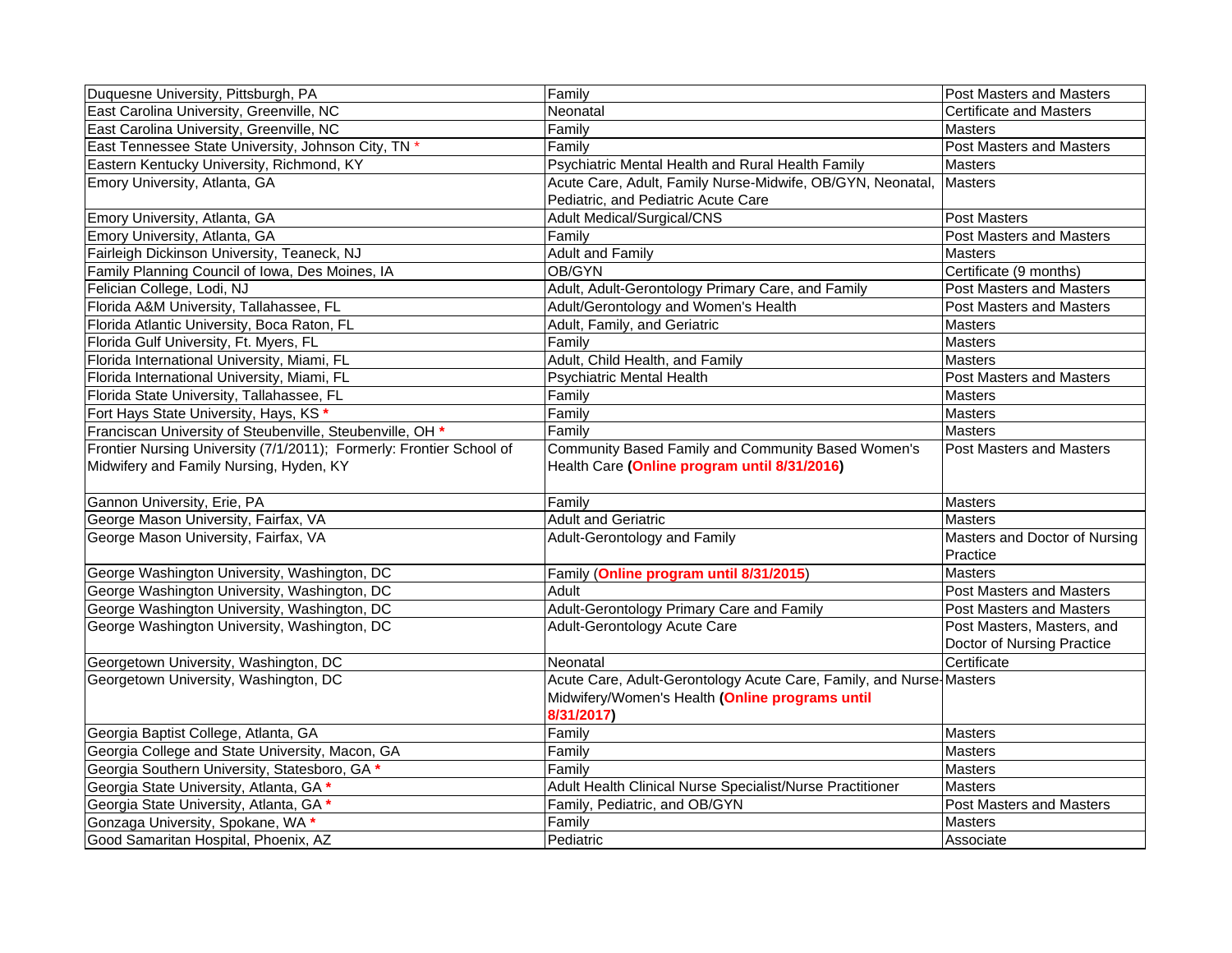| Graceland University - Formerly: Graceland College-Outreach                | Family                                                                               | <b>Post Masters and Masters</b> |
|----------------------------------------------------------------------------|--------------------------------------------------------------------------------------|---------------------------------|
| Program, changed 12/2000. Lamoni, IA and Independence, MO                  |                                                                                      |                                 |
| Campus - 12/18/01                                                          |                                                                                      |                                 |
| Grand Canyon University, Phoenix, AZ *                                     | Family                                                                               | <b>Masters</b>                  |
| Grand Canyon University, Phoenix, AZ *                                     | Adult-Gerontology Acute Care                                                         | Post Masters and Masters        |
| Grand Valley State University at Allendale Michigan, Grand Rapids, MI      | Women's Health                                                                       | <b>Masters</b>                  |
|                                                                            |                                                                                      |                                 |
| Gwynedd Mercy College, Gwynedd Valley, PA                                  | <b>Adult and Pediatric</b>                                                           | Post Masters and Masters        |
| Hampton University, Hampton, VA                                            | Family, Pediatric and Women's Health                                                 | <b>Masters</b>                  |
| Hampton University, Hampton, VA                                            | Family - will need additional pharmacology if graduated before Post Masters<br>1992. |                                 |
| Harbor/UCLA Medical Center, Torrence, CA                                   | Women's Health Care - With additional pharmacology                                   | Certificate                     |
| Hawaii Pacific University, Honolulu, Hawaii                                | Family                                                                               | <b>Masters</b>                  |
| Herzing University, Menomonee Falls, WI                                    | Family                                                                               | <b>Masters</b>                  |
| Holy Names University, Oakland, CA                                         | Family                                                                               | Masters                         |
| Howard University, Washington, DC                                          | Family                                                                               | Masters                         |
| Hunter College of the City University of New York, New York, NY            | Gerontological/Adult and Pediatric                                                   | <b>Masters</b>                  |
| Hunter-Bellevue School of Nursing @ The Brookdale Campus of Hunter   Adult |                                                                                      | <b>Masters</b>                  |
| College of the City University of New York, New York, NY                   |                                                                                      |                                 |
| Husson College, Bangor, ME *                                               | Adult Psychiatric Mental Health                                                      | Certificate                     |
| Husson College, Bangor, ME *                                               | Family                                                                               | <b>Masters</b>                  |
| Indiana State University, Terre Haute, IN *                                | Family                                                                               | Post Masters and Masters        |
| Indiana University, Indianapolis, IN                                       | Family                                                                               | <b>Post Masters and Masters</b> |
| James Madison University, Harrisonburg, VA *                               | Adult, Adult/Gerontological, Family, and Geriatric                                   | <b>Masters</b>                  |
| Jewish Hospital College of Nursing and Allied Health, St. Louis, MO        | Adult                                                                                | <b>Masters</b>                  |
| Johns Hopkins University, Baltimore, MD <sup>*</sup>                       | Acute/Critical Care and Adult-Geriatric Acute Care                                   | <b>Masters</b>                  |
| Johns Hopkins University, Baltimore, MD <sup>*</sup>                       | <b>Psychiatric Mental Health</b>                                                     | Post Masters                    |
| Johns Hopkins University, Baltimore, MD <sup>*</sup>                       | Acute Care-Adult and Primary, Adult, Adult-Gerontology                               | <b>Post Masters and Masters</b> |
|                                                                            | Primary Care, Family, and Pediatric                                                  |                                 |
| Kaplan University, Chicago, IL                                             | Adult-Gerontology and Family                                                         | Post Masters and Masters        |
| Kennesaw State University, Kennesaw, GA *                                  | <b>Primary Care</b>                                                                  | <b>Masters</b>                  |
| Kent State University, Kent, OH *                                          | Acute Care, Adult, Adult Gerontology Acute Care, and                                 | <b>Masters</b>                  |
|                                                                            | <b>Psychiatric Mental Health</b>                                                     |                                 |
| Kirkhoff College/Grand Valley State University, Grand Rapids, MI           | Family                                                                               | <b>Post Masters and Masters</b> |
| La Roche College, Pittsburgh, PA                                           | Family                                                                               | <b>Masters</b>                  |
| La Salle University, Philadelphia, PA                                      | Adult                                                                                | <b>Masters</b>                  |
| La Salle University, Philadelphia, PA                                      | Adult Gerontology Primary Care and Family                                            | Post Masters and Masters        |
| Lehman College of the City University of New York, Bronx, NY               | Family and Pediatric                                                                 | Post Masters and Masters        |
| Lewis University, Romeoville, IL *                                         | Adult Gerontology Acute Care                                                         | Masters                         |
| Lewis University, Romeoville, IL *                                         | Adult Gerontology Primary Care and Family                                            | Masters and Certificate of      |
|                                                                            |                                                                                      | <b>Advanced Study</b>           |
| Lincoln Memorial University, Harrogate, TN *                               | Family                                                                               | <b>Masters</b>                  |
| Loma Linda University School of Nursing, Loma Linda, CA                    | Adult, Family, and Pediatric                                                         | <b>Masters</b>                  |
| Long Island University-Brooklyn, Brooklyn, NY                              | Family                                                                               | <b>Masters</b>                  |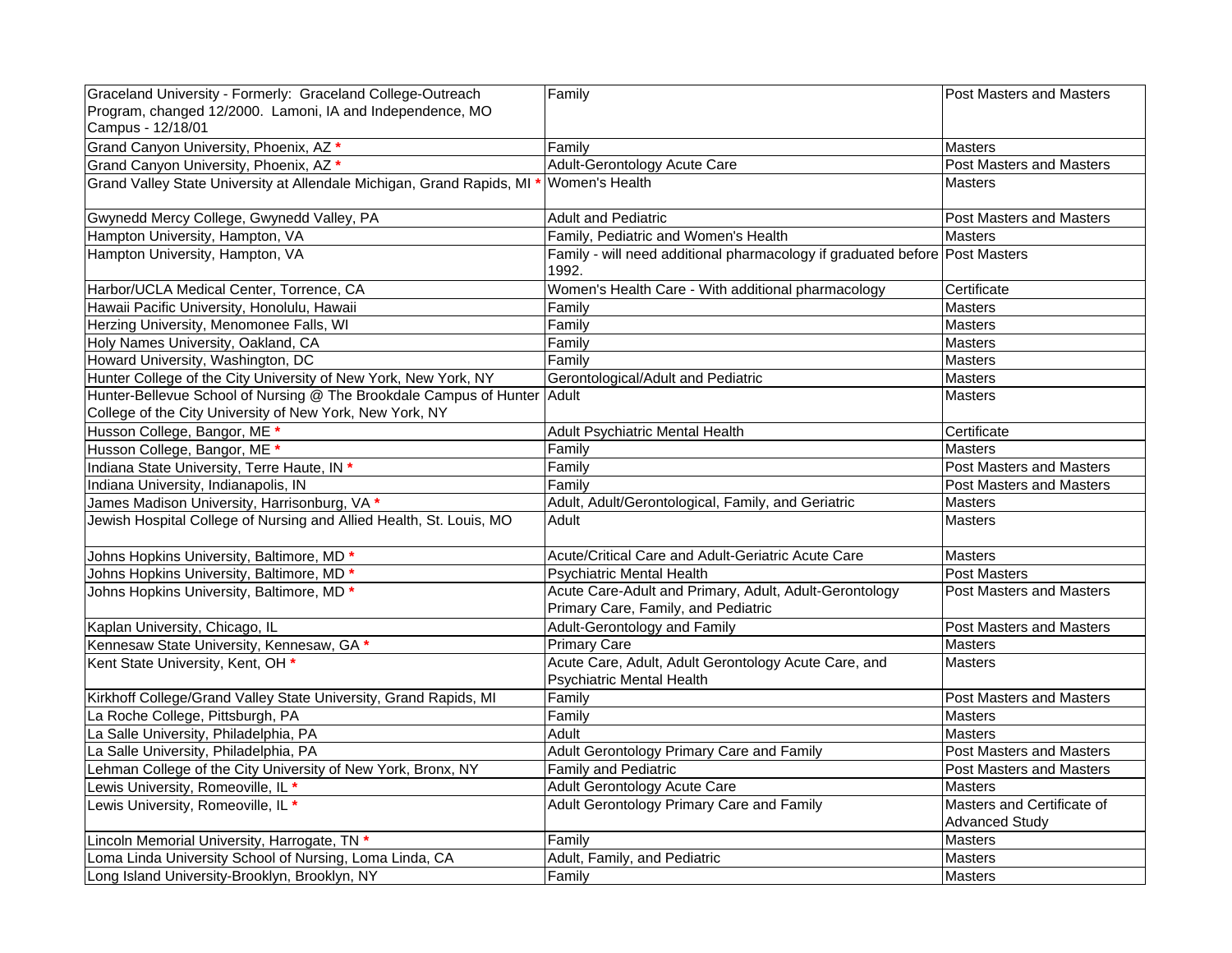| Louisiana State University Health Sciences Center, New Orleans, LA        | <b>Adult and Family</b>                                    | Masters                                   |
|---------------------------------------------------------------------------|------------------------------------------------------------|-------------------------------------------|
| Loyola University Chicago, Chicago, IL *                                  | Trauma/Critical Care                                       | <b>Masters</b>                            |
| Loyola University Chicago, Chicago, IL *                                  | Familv                                                     | <b>Post Masters and Masters</b>           |
| Loyola University Chicago, Maywood, IL *                                  | <b>Oncology Clinical Nurse Specialist/ Adult</b>           | <b>Masters</b>                            |
| Loyola University New Orleans, New Orleans, LA                            | Adult                                                      | <b>Post Masters and Masters</b>           |
| Loyola University New Orleans, New Orleans, LA                            | Family                                                     | Post Masters, Masters, and                |
|                                                                           |                                                            | Doctor of Nursing Practice                |
| Malone University, Canton, OH                                             | Family                                                     | <b>Masters</b>                            |
| Marquette University, Milwaukee, WI                                       | Neonatal                                                   | Certificate                               |
| Marquette University, Milwaukee, WI                                       | Acute Care, Adult-Older Adult Acute Care and Adult Primary | <b>Masters</b>                            |
|                                                                           | Care                                                       |                                           |
| Marymount University, Arlington, VA *                                     | Family                                                     | <b>Post Masters and Masters</b>           |
| Maryville University of Saint Louis, St. Louis, MO - Changed June 1,      | Adult, Adult-Gerontology Acute Care, Adult-Gerontology,    | <b>Post Masters and Masters</b>           |
| 1991 (Formerly: Maryville University) *                                   | Family, and Pediatric Primary Care                         |                                           |
| Maryville University/Washington University at St. Louis, St. Louis, MO *  | Pediatric - With additional pharmacology                   | Certificate                               |
|                                                                           |                                                            |                                           |
| Maryville University/Washington University at St. Louis, St. Louis, MO *  | Family                                                     | <b>Masters</b>                            |
|                                                                           |                                                            |                                           |
| Massachusetts College of Pharmacy & Health Sciences, Worcester, MA Family |                                                            | <b>Post Masters</b>                       |
| Medical College of Georgia, Augusta, GA                                   | Family                                                     | <b>Masters</b>                            |
| Medical University of South Carolina, Charleston, SC                      | Neonatal                                                   | <b>Masters</b>                            |
| Medical University of South Carolina, Charleston, SC                      | Adult-Gerontology                                          | Masters and Doctor of Nursing<br>Practice |
| Medical University of South Carolina, Charleston, SC                      | Adult                                                      | Post Masters and Masters                  |
| Medical University of South Carolina, Charleston, SC                      | Family and Pediatric                                       | Post Masters, Masters, and                |
|                                                                           |                                                            | Doctor of Nursing Practice                |
| MGH Institute of Health Professions, Boston, MA - changed June 2002.      | Acute Care, Adult, Adult-Gerontology Primary Care, Adult   | <b>Masters</b>                            |
| (Formerly: Massachusetts General Hospital Institute of Health             | Psychiatric Mental Health, Family, Pediatric, and Women's  |                                           |
| Professionals)                                                            | <b>Health Care</b>                                         |                                           |
| Michigan State University, East Lansing, MI *                             | <b>Family Primary Care</b>                                 | Masters                                   |
| Middle Tennessee State University, Murfreesboro, TN *                     | Family                                                     | <b>Masters</b>                            |
| Millersville University, Millersville, PA                                 | Familv                                                     | <b>Masters</b>                            |
| Millersville University, Millersville, PA                                 | Family/Individual Across the Lifespan                      | Post Masters and Masters                  |
| Minnesota State University at Mankato, Mankato, MN *                      | Family                                                     | Masters                                   |
| Misericordia College, Dallas, PA                                          | Family                                                     | <b>Masters</b>                            |
| Mississippi University for Women, Columbus, MS                            | Family, Geriatric, and Psychiatric Mental Health - Family  | <b>Masters</b>                            |
| Molloy College, Rockville Centre, NY                                      | Adult, Family, Pediatric, and Psychiatric Mental Health    | Post Masters and Masters                  |
| Monmouth University, West Long Branch, NJ                                 | <b>Adult and Family</b>                                    | <b>Masters</b>                            |
| Mount Saint Vincent College, Riverdale, NY                                | Family                                                     | <b>Masters</b>                            |
| Mountain Area Health Education Center, University of North Carolina,      | Family                                                     | Certificate                               |
| Asheville, NC                                                             |                                                            |                                           |
| Mountain State University, Beckley, WV                                    | Family                                                     | <b>Masters</b>                            |
| MU Sinclair School of Nursing, University of Missouri, Columbia, MO       | <b>Psychiatric Mental Health</b>                           | Masters                                   |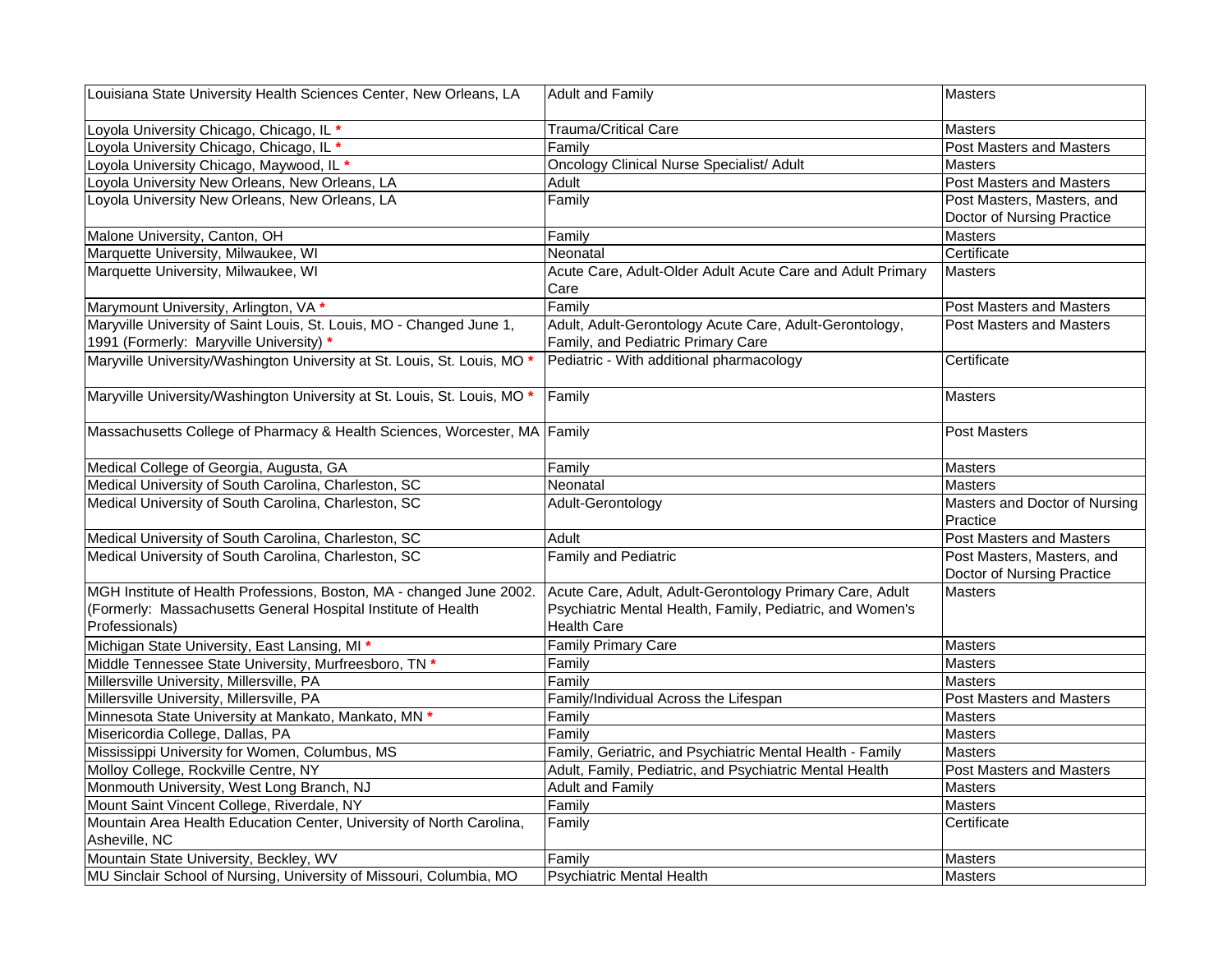| Murray State University, Murray, KY                                                                   | Family                                                                                                                                                | <b>Masters</b>                                               |
|-------------------------------------------------------------------------------------------------------|-------------------------------------------------------------------------------------------------------------------------------------------------------|--------------------------------------------------------------|
| Neumann University, Aston, PA                                                                         | <b>Adult-Gerontology Primary Care</b>                                                                                                                 | <b>Masters</b>                                               |
| New Mexico State University, Las Cruces, NM *                                                         | Advanced Psychiatric Mental Health                                                                                                                    | <b>Masters</b>                                               |
| New York Hospital, Cornell Medical Center, Ithaca, NY                                                 | Geriatric and Neonatal                                                                                                                                | Certificate                                                  |
| New York University, Steinhardt School of Nursing, New York, NY                                       | Acute Care, Adult Primary Care, Family, Pediatric, and<br><b>Psychiatric Mental Health</b>                                                            | <b>Masters</b>                                               |
| Nicholls State University, Thibodaux, LA                                                              | Family                                                                                                                                                | Masters                                                      |
| North Park University, Chicago, IL *                                                                  | Adult                                                                                                                                                 | <b>Masters</b>                                               |
| Northeastern University, Boston, MA                                                                   | Acute Care, Adult, Family, Neonatal, and Pediatric                                                                                                    | Masters                                                      |
| Northern Arizona University, Flagstaff, AZ *                                                          | Family                                                                                                                                                | <b>Masters</b>                                               |
| Northern Illinois University, DeKalb, IL *                                                            | Adult                                                                                                                                                 | Masters                                                      |
| Northern Kentucky University, Highland Heights, KY                                                    | Geriatric and Adult-Gerontology                                                                                                                       | Masters                                                      |
| Northern Kentucky University, Highland Heights, KY                                                    | <b>Acute Care</b>                                                                                                                                     | <b>Post Masters</b>                                          |
| Northern Kentucky University, Highland Heights, KY                                                    | Adult, Family, and Pediatric                                                                                                                          | <b>Post Masters and Masters</b>                              |
| Northern Michigan University, Marquette, MI                                                           | Family                                                                                                                                                | Masters                                                      |
| <b>Northern University</b>                                                                            | Neonatal                                                                                                                                              | <b>Masters</b>                                               |
| Oakland University, Rochester, MI *                                                                   | <b>Adult and Gerontology</b>                                                                                                                          | <b>Post Masters and Masters</b>                              |
| Ohio State University, Columbus, OH *                                                                 | Adult Psychiatric Mental Health, Family, Neonatal, Pediatric<br>Primary Care, Psychiatric Mental Health & Adult Dual<br>Specialty, and Women's Health | <b>Masters</b>                                               |
| Ohio State University, Columbus, OH *                                                                 | Adult                                                                                                                                                 | <b>Post Masters and Masters</b>                              |
| Old Dominion University, Norfolk, VA *                                                                | Family, Neonatal, Pediatric, and Women's Health                                                                                                       | <b>Masters</b>                                               |
| Oregon Health & Science University, Portland, OR *                                                    | Adult                                                                                                                                                 | <b>Masters</b>                                               |
| Oregon Health & Science University, Portland, OR *                                                    | <b>Family and Psychiatric Mental Health</b>                                                                                                           | <b>Post Masters and Masters</b>                              |
| Pace University, Pleasantville, NY                                                                    | Family and Psychiatric Mental Health                                                                                                                  | <b>Masters</b>                                               |
| Pace University, Pleasantville, NY                                                                    | Family                                                                                                                                                | Masters and Certificate of<br><b>Advanced Graduate Study</b> |
| Pacific Lutheran University, Tacoma, WA                                                               | Family                                                                                                                                                | <b>Post Masters</b>                                          |
| Pennsylvania State University, Hershey, PA                                                            | Neonatal                                                                                                                                              | <b>Masters</b>                                               |
| Pennsylvania State University, University Park, PA                                                    | Adult-Gerontology Primary Care, Adult Health, Pediatric, and<br>Family                                                                                | <b>Masters</b>                                               |
| Pennsylvania State University, University Park, PA                                                    | Adult-Gerontology Acute Care                                                                                                                          | Post Masters and Masters                                     |
| Planned Parenthood Federation of America, NYC, NY (formerly in<br>Philadelphia, PA)                   | Women's Health                                                                                                                                        | Certificate                                                  |
| Planned Parenthood of Central California                                                              | Women's Health Care                                                                                                                                   | Certificate                                                  |
| Planned Parenthood of Los Angeles in association with California State<br>University, Los Angeles, CA | OB/GYN                                                                                                                                                | Certificate                                                  |
| Planned Parenthood of Minnesota/ South Dakota, Minneapolis, MN                                        | Women's Health Care                                                                                                                                   | Certificate                                                  |
| Planned Parenthood of Wisconsin                                                                       | Women's Health Care                                                                                                                                   | Certificate                                                  |
| Prairie View A&M University, Houston, TX                                                              | Family                                                                                                                                                | <b>Post Masters and Masters</b>                              |
| Purdue University, West Lafayette, IN *                                                               | Family                                                                                                                                                | Certificate                                                  |
| Quinnipiac University, Hamden, CT                                                                     | Adult                                                                                                                                                 | <b>Masters</b>                                               |
| Radford University, Radford, VA *                                                                     | Family                                                                                                                                                | <b>Post Masters and Masters</b>                              |
| Regis College, Weston, MA                                                                             | <b>Family and Pediatric</b>                                                                                                                           | <b>Post Masters and Masters</b>                              |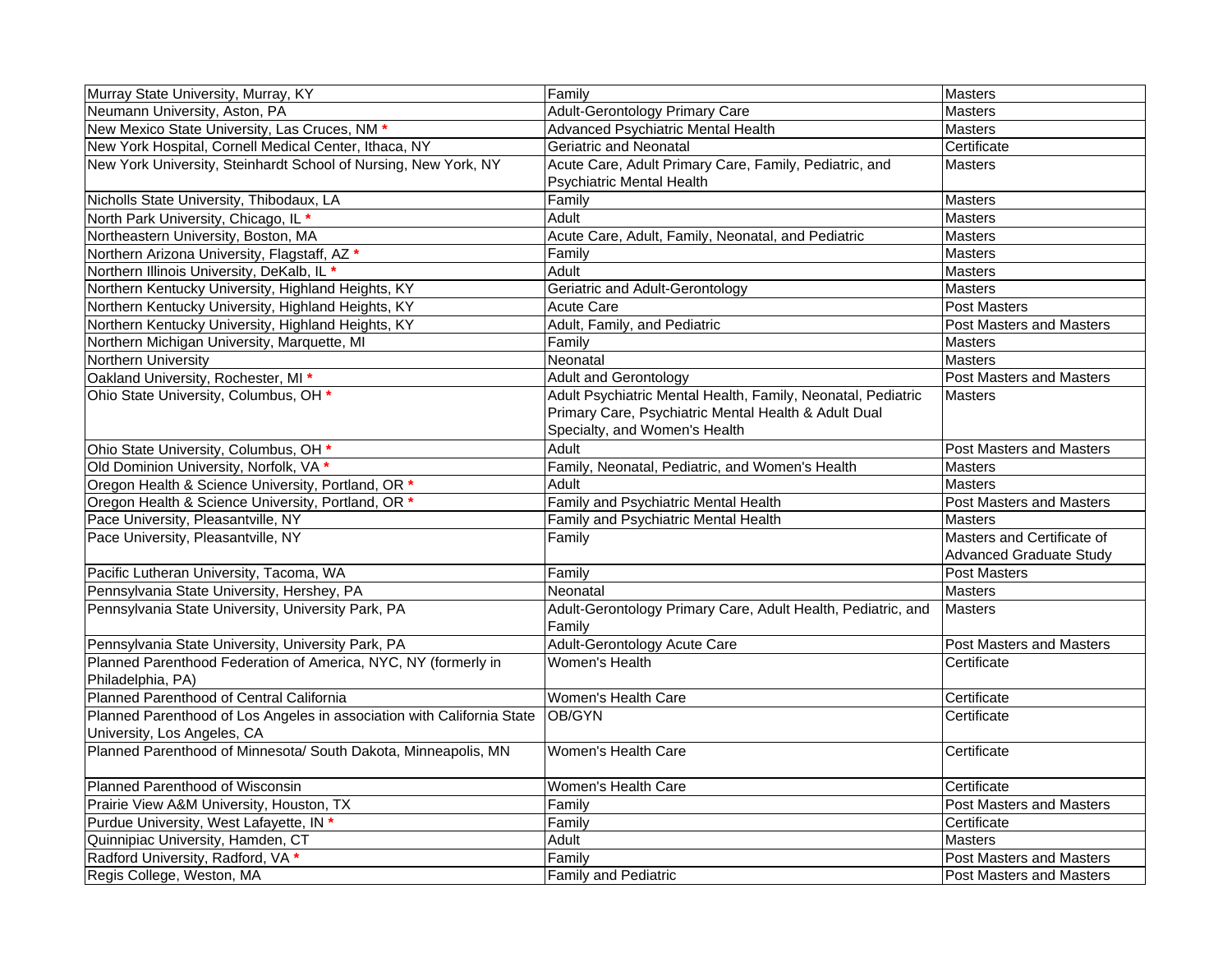| Regis University, Denver, CO                                           | Neonatal                                                     | Masters                                   |
|------------------------------------------------------------------------|--------------------------------------------------------------|-------------------------------------------|
| Regis University, Denver, CO                                           | Family                                                       | Post Masters and Masters                  |
| Richard Stockton College, Galloway, NJ                                 | Adult-Gerontology Primary Care                               | Post Masters and Masters                  |
| Rivier College, Nashua, NH *                                           | Family                                                       | <b>Masters</b>                            |
| Robert Morris University, Moon Township, PA                            | Adult Gerontology Primary Care, Family, and Psychiatric      | <b>Masters and Post Masters</b>           |
|                                                                        | <b>Mental Health</b>                                         | (DNP)                                     |
| Rush University, Chicago, IL*                                          | <b>Adult-Gerontolgy Primary Care</b>                         | Doctor of Nursing Practice                |
| Rush University, Chicago, IL *                                         | Acute/Chronic Care Pediatric, and Acute Care                 | <b>Masters</b>                            |
| Rush University, Chicago, IL *                                         | Family and Neonatal                                          | Masters and Doctor of Nursing<br>Practice |
| Rush University, Chicago, IL *                                         | Pediatric Primary Care and Psychiatric                       | Post Masters and Masters                  |
| Rutgers, The State University of New Jersey - Changed 7/1/2013         | Adult Geriatric Acute Care, Adult-Gerontology Primary Care,  | <b>Masters</b>                            |
| (Formerly - Rutgers College of Nursing), Newark, NJ                    | and Family Psychiatric Mental Health                         |                                           |
| Rutgers, The State University of New Jersey - Changed 7/1/2013         | <b>Family and Pediatric</b>                                  | <b>Post Masters and Masters</b>           |
| (Formerly - Rutgers College of Nursing), Newark, NJ                    |                                                              |                                           |
| Sacred Heart University, Fairfield, CT                                 | Family                                                       | <b>Masters</b>                            |
| Sage Colleges, Troy, NY                                                | Adult                                                        | <b>Masters</b>                            |
| Sage Colleges, Troy, NY                                                | Psychiatric Mental Health - 1997- 353 clinical hours. Board  | <b>Masters</b>                            |
|                                                                        | requires 500 clinical hours. Board decision: Graduates prior |                                           |
|                                                                        | to 2004 must be approved by the Board.                       |                                           |
|                                                                        |                                                              |                                           |
| Sage Colleges, Troy, NY                                                | Family                                                       | <b>Post Masters and Masters</b>           |
| Saint Catherine University, St. Paul, MN *                             | Pediatric                                                    | <b>Masters</b>                            |
| Saint Catherine University, St. Paul, MN *                             | Pediatric - With additional pharmacology course              | <b>Masters</b>                            |
| Saint John Fisher College, Rochester, NY                               | Family                                                       | <b>Masters</b>                            |
| Saint Joseph's College of Maine, Standish, ME *                        | Family                                                       | <b>Masters</b>                            |
| Saint Joseph's College of Maine, Standish, ME *                        | Family                                                       | Post Masters                              |
| Saint Louis University, St. Louis, MO *                                | <b>Adult and Geriatric</b>                                   | <b>Masters</b>                            |
| Saint Louis University, St. Louis, MO*                                 | Adult/Geriatric                                              | <b>Post Masters</b>                       |
| Saint Louis University, St. Louis, MO*                                 | Acute Care, Family, Pediatric, and Psychiatric Mental Health | Post Masters and Masters                  |
|                                                                        |                                                              |                                           |
| Saint Peter's College, Jersey City, NJ                                 | Adult                                                        | <b>Masters</b>                            |
| Saint Xavier University, Chicago, IL                                   | Family                                                       | <b>Masters</b>                            |
| Salisbury University, Salisbury, MD - changed 2001 (Formerly Salisbury | Family                                                       | Post Masters, Masters, Post               |
| State University)                                                      |                                                              | Doctor of Nursing Practice                |
|                                                                        |                                                              | Certificate, and Doctor of                |
|                                                                        |                                                              | <b>Nursing Practice</b>                   |
| San Diego State University, San Diego, CA                              | Adult-Gerontology Primary Care, Advanced Practice Nursing    | <b>Masters</b>                            |
|                                                                        | of Adults and Elderly, and Adult-Gerontology-CNS             |                                           |
|                                                                        |                                                              |                                           |
| San Jose State University, San Jose, CA                                | Family                                                       | <b>Masters</b>                            |
| Seattle Pacific University, Seattle, WA                                | Adult, Family, and Geriatric                                 | <b>Masters</b>                            |
| Seattle University, Seattle, WA *                                      | Family                                                       | <b>Masters</b>                            |
| Seton Hall University, South Orange, NJ                                | Acute Care, Adult, Gerontological, and Pediatric             | <b>Masters</b>                            |
| Shenandoah University, Winchester, VA *                                | Family                                                       | Masters                                   |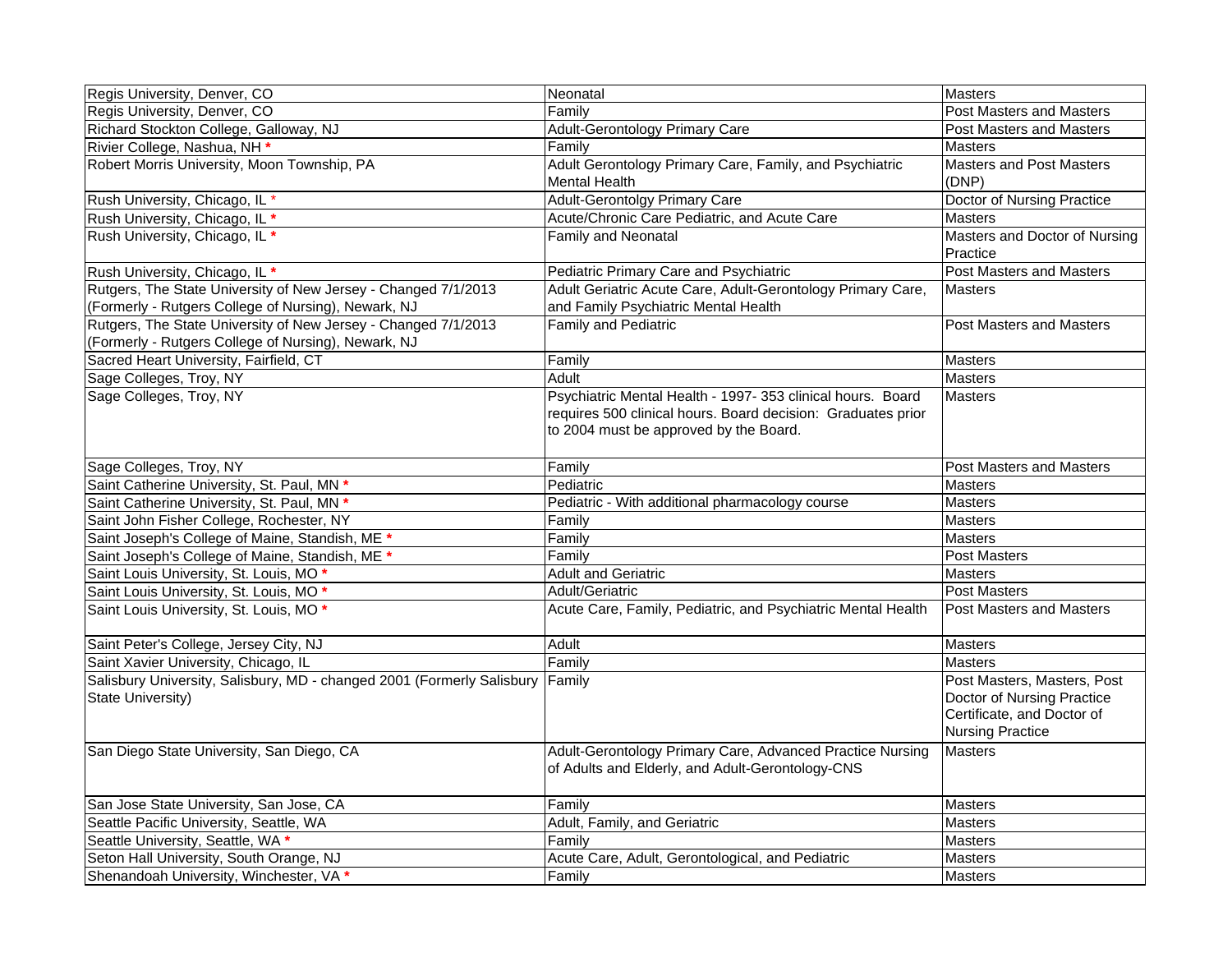| Shenandoah University, Winchester, VA *                               | <b>Psychiatric Mental Health</b>                             | Post Masters and Masters        |
|-----------------------------------------------------------------------|--------------------------------------------------------------|---------------------------------|
| Simmons College, Boston, MA                                           | <b>Primary Health</b>                                        | <b>Masters</b>                  |
| Simmons College, Boston, MA                                           | Family (Online program until 8/31/2016)                      | <b>Masters</b>                  |
| Simmons College, Boston, MA                                           | Geriatric                                                    | Post Masters                    |
| Sonoma State University, Rohnert Park, CA                             | Family - With additional pharmacy course                     | Certificate                     |
| Sonoma State University, Rohnert Park, CA                             | Family                                                       | <b>Masters</b>                  |
| South Dakota State University, Brookings, SD                          | Family                                                       | <b>Masters</b>                  |
| South University, Savannah, GA                                        | Adult Health (Online program - PRIOR to 8/31/2013)           | <b>Masters</b>                  |
| South University, Savannah, GA                                        | Family                                                       | <b>Masters</b>                  |
| Southeast Missouri State University, Cape Girardeau, MO *             | Family                                                       | <b>Masters</b>                  |
| Southern Adventist University, Collegedale, TN *                      | Adult                                                        | Masters                         |
| Southern Connecticut State University, New Haven, CT                  | Family                                                       | <b>Masters</b>                  |
| Southern University and A&M College, Baton Rouge, LA (Formerly        | Family                                                       | <b>Masters</b>                  |
| Southern University)                                                  |                                                              |                                 |
| State University of New York at Albany                                | Adult Health and Women's Health                              | Certificate                     |
| State University of New York at Albany                                | <b>Acute Care</b>                                            | Masters                         |
| State University of New York at Binghamton                            | Family, Community Health and Gerontology                     | Masters                         |
| State University of New York at Binghamton                            | <b>Psychiatric Mental Health</b>                             | <b>Post Masters</b>             |
| State University of New York at Buffalo                               | Pediatric                                                    | Certificate                     |
| State University of New York at Buffalo                               | Adult, Family, and Women's Health                            | <b>Masters</b>                  |
| State University of New York at Buffalo                               | Psychiatric                                                  | <b>Post Masters</b>             |
| State University of New York at Stony Brook, Stony Brook, NY          | Neonatal Health                                              | Advanced Certificate and        |
|                                                                       |                                                              | Masters                         |
| State University of New York at Stony Brook, Stony Brook, NY          | Adult, Geriatric, Neonatal, and Women's Health               | <b>Masters</b>                  |
| State University of New York at Stony Brook, Stony Brook, NY          | Pediatric and Psychiatric Mental Health                      | Post Masters and Masters        |
| State University of New York at Stony Brook, Stony Brook, NY -        | Family                                                       | <b>Post Masters and Masters</b> |
| <b>Distance Learning</b>                                              |                                                              |                                 |
| State University of New York Health Center, Downstate Medical Center, | Family                                                       | <b>Masters</b>                  |
| Brooklyn, NY                                                          |                                                              |                                 |
| State University of New York Polytechnic Institute, Utica, NY         | Family                                                       | <b>Masters</b>                  |
| State University of New York, Downstate Medical Center, Brooklyn, NY  | Women's Health - With additional pharmacology                | Certificate                     |
|                                                                       |                                                              |                                 |
| State University of New York, Upstate Medical Center, Syracuse, NY    | Adult - Graduates prior to 1995 need addition of CEU course, | <b>Masters</b>                  |
|                                                                       | New York State, pharmacology.                                |                                 |
| State University of New York, Upstate Medical Center, Syracuse, NY    | <b>Family and Pediatric</b>                                  | <b>Masters</b>                  |
|                                                                       |                                                              |                                 |
| Syracuse University, Syracuse, NY                                     | Adult                                                        | Masters                         |
| Temple University, Philadelphia, PA                                   | Adult                                                        | Masters                         |
| Tennessee State University, Nashville, TN *                           | Family                                                       | <b>Masters</b>                  |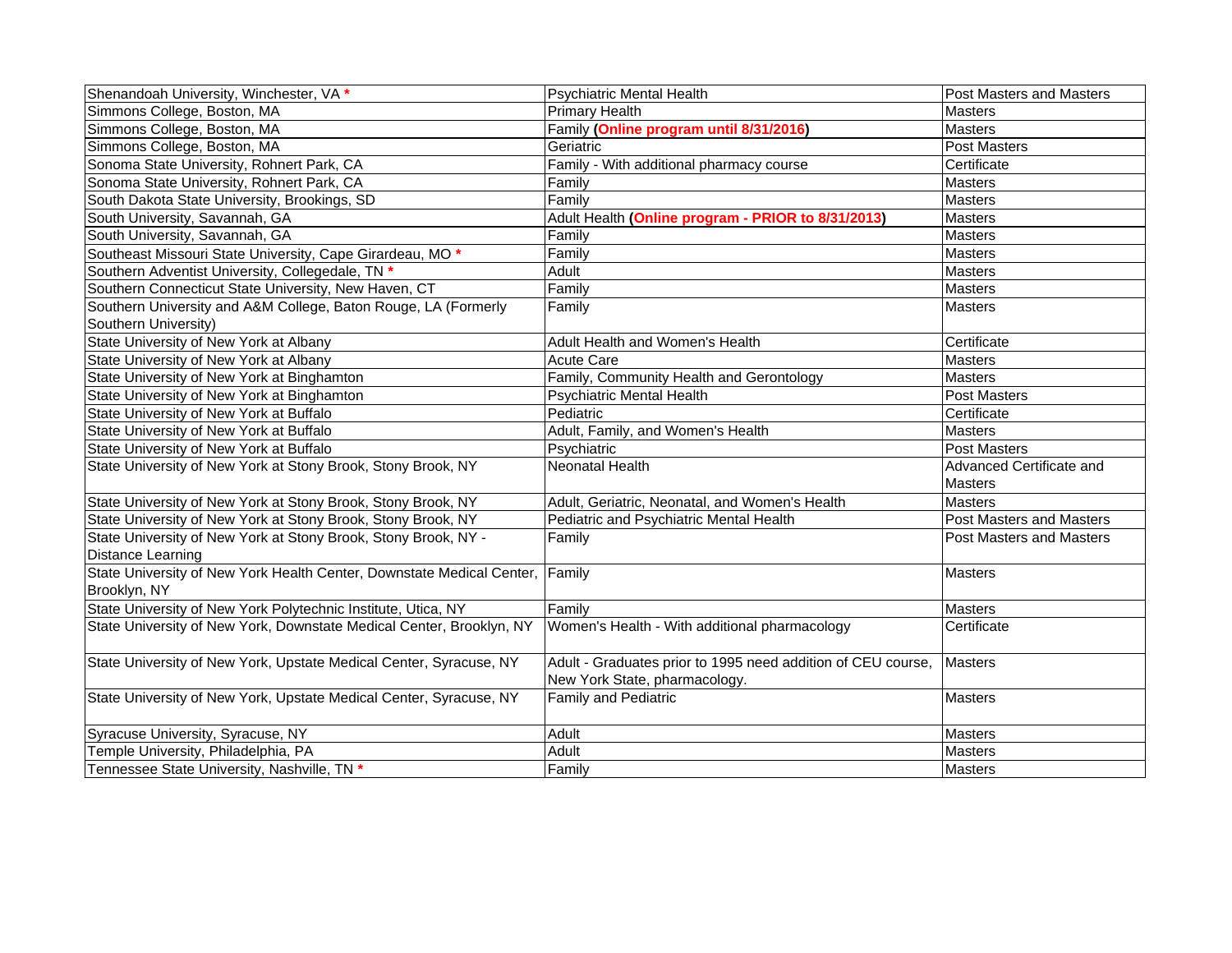| Tennessee Technological University, Cookeville, TN *                                | Family                                                                                                                                                                             | <b>Masters</b>                            |
|-------------------------------------------------------------------------------------|------------------------------------------------------------------------------------------------------------------------------------------------------------------------------------|-------------------------------------------|
| Texas A&M University-Corpus Christi, Corpus Christi, TX *                           | <b>Adult and Family</b>                                                                                                                                                            | <b>Masters</b>                            |
| Texas Tech University Health Sciences Center, Lubbock, TX *                         | Adult Gerontology Acute Care and Pediatric Primary Care                                                                                                                            | <b>Post Masters and Masters</b>           |
| Texas Women's University at Denton, Dallas, Houston *                               | Pediatric                                                                                                                                                                          | Masters                                   |
| Texas Women's University, Houston, TX                                               | Adult, Adult/Gerontology Health, Family, and OB/GYN                                                                                                                                | <b>Masters</b>                            |
| Thomas Jefferson University, Philadelphia, PA                                       | Acute Care, Adult, Family, Neonatal, Pediatric, and Women's<br>Health                                                                                                              | <b>Masters</b>                            |
| Thomas Jefferson University, Philadelphia, PA                                       | Adult-Gerontology Acute Care and Adult-Gerontology Primary<br>Care                                                                                                                 | Post Masters and Masters                  |
| Troy University, Troy, AL *                                                         | Family                                                                                                                                                                             | Masters                                   |
| Tulane University School of Public Health and Tropical Medicine, New<br>Orleans, LA | Family                                                                                                                                                                             | Certificate                               |
| Uniformed Services University of Health Sciences, Bethesda, MD                      | Women's Health                                                                                                                                                                     | Doctor of Nursing Practice                |
| Uniformed Services University of Health Sciences, Bethesda, MD                      | Family                                                                                                                                                                             | Masters and Doctor of Nursing<br>Practice |
| Uniformed Services University of the Health Sciences - Distance<br>Learning Program | Adult                                                                                                                                                                              | Post Masters                              |
| Uniformed Services University of the Health Sciences, Bethesda, MD                  | Adult Psychiatric Mental Health                                                                                                                                                    | <b>Masters</b>                            |
| Union University, Jackson, TN <sup>+</sup>                                          | Family                                                                                                                                                                             | <b>Masters</b>                            |
| United States Air Force School of Health Sciences                                   | OB/GYN                                                                                                                                                                             | Certificate                               |
| United States Air Force, Sheppard AFB, Texas                                        | Pediatric                                                                                                                                                                          | Certificate                               |
| University of Akron, Akron, OH *                                                    | Adult, Adult/Gerontology Health, and Pediatric                                                                                                                                     | <b>Masters</b>                            |
| University of Alabama at Birmingham, Birmingham, AL                                 | Acute & Continuing Care Neonatal, Acute Care Adult-<br>Gerontology, Adult, Family, Pediatric, Primary Adult-<br>Gerontology, Psychiatric-Mental Health, and Women's Health<br>Care | <b>Masters</b>                            |
| University of Alabama at Birmingham, Birmingham, AL                                 | Neonatal                                                                                                                                                                           | <b>Post Masters</b>                       |
| University of Alabama at Huntsville, Huntsville, AL                                 | <b>Acute Care</b>                                                                                                                                                                  | Masters                                   |
| University of Alabama at Huntsville, Huntsville, AL                                 | Family                                                                                                                                                                             | Post Masters and Masters                  |
| University of Alaska, Anchorage, AK                                                 | Family                                                                                                                                                                             | <b>Masters</b>                            |
| University of Arizona, Tucson, AZ *                                                 | Pediatric                                                                                                                                                                          | Doctor of Nursing Practice                |
| University of Arizona, Tucson, AZ *                                                 | Neonatal                                                                                                                                                                           | <b>Post Masters</b>                       |
| University of Arizona, Tucson, AZ *                                                 | Family                                                                                                                                                                             | <b>Post Masters and Masters</b>           |
| University of Arkansas for Medical Sciences College of Nursing,<br>Texarkana, AR *  | Family, Geriatric, Pediatric, Women's Health, and Adult Acute<br>Care                                                                                                              | <b>Masters</b>                            |
| University of California, Davis                                                     | Family                                                                                                                                                                             | Certificate                               |
| University of California, Irvine                                                    | Family                                                                                                                                                                             | <b>Masters</b>                            |
| University of California, Los Angeles                                               | Adult-Gerontology Acute Care, Geriatric and Oncology/Adult                                                                                                                         | <b>Masters</b>                            |
| University of California, Los Angeles                                               | Acute Care, Family, and Pediatric                                                                                                                                                  | <b>Post Masters and Masters</b>           |
| University of California, San Diego                                                 | Family                                                                                                                                                                             | <b>Masters</b>                            |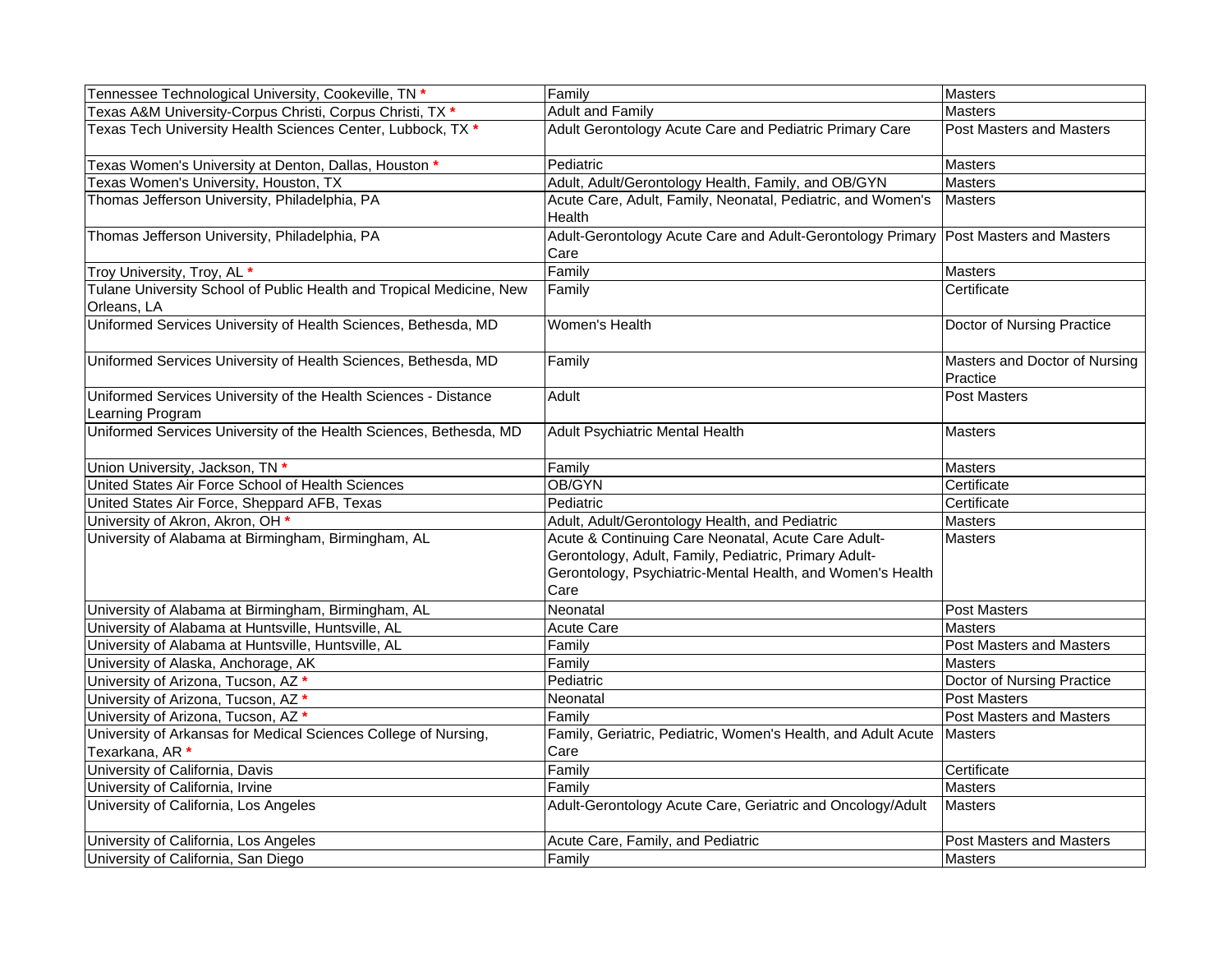| University of California, San Francisco                                | Acute Care, Adult, Adult Psychiatric Mental Health, Family,          | <b>Masters</b>                    |
|------------------------------------------------------------------------|----------------------------------------------------------------------|-----------------------------------|
|                                                                        | Pediatric, Perinatal/Neonatal, and Women's Health                    |                                   |
|                                                                        |                                                                      |                                   |
| University of California, San Francisco                                | Adult-Gerontology Acute Care and Psychiatric Mental Health           | <b>Post Masters and Masters</b>   |
|                                                                        |                                                                      |                                   |
| University of Central Florida, Orlando, FL                             | Neonatal                                                             | Certificate                       |
| University of Central Florida, Orlando, FL                             | Adult, Family, and Pediatric                                         | <b>Masters</b>                    |
| University of Central Missouri, Warrensburg, MO <sup>*</sup>           | <b>Rural Family</b>                                                  | <b>Post Masters and Masters</b>   |
| University of Cincinnati, Cincinnati, OH                               | Acute Care Pediatric and Primary Care Pediatric                      | Doctor of Nursing Practice        |
| University of Cincinnati, Cincinnati, OH                               | Adult, Family, and Women's Health Care (Online programs              | <b>Masters</b>                    |
|                                                                        | until 8/31/2015)                                                     |                                   |
| University of Cincinnati, Cincinnati, OH                               | Pediatric - with optional 3 credit advanced pharmacology             | <b>Masters</b>                    |
|                                                                        | course.                                                              |                                   |
| University of Cincinnati, Cincinnati, OH                               | Adult-Gerontology Acute Care and Neonatal                            | Masters                           |
| University of Cincinnati, Cincinnati, OH                               | <b>Adult-Gerontology Primary Care</b>                                | Masters and Doctor of Nursing     |
|                                                                        |                                                                      | Practice                          |
| University of Cincinnati, Cincinnati, OH                               | Family                                                               | Post Masters and Doctor of        |
|                                                                        |                                                                      | <b>Nursing Practice</b>           |
| University of Cincinnati, Cincinnati, OH                               | Psychiatric Mental Health (Online program until 8/31/2015)           | <b>Post Masters and Masters</b>   |
|                                                                        |                                                                      |                                   |
| University of Colorado, Aurora, CO                                     | Women's Health                                                       | Masters                           |
| University of Colorado, Aurora, CO                                     | Family                                                               | Post Masters                      |
| University of Colorado, Denver, CO*                                    | Pediatric                                                            | <b>Masters</b>                    |
| University of Colorado, Denver, CO*                                    | Family Psychiatric Mental Health and School Nurse                    | <b>Post Masters</b>               |
| University of Colorado/Beth-El College of Nursing and Health Sciences, | <b>Adult and Family</b>                                              | <b>Post Masters and Masters</b>   |
| Colorado Springs, CO*                                                  |                                                                      |                                   |
| University of Colorado/Beth-El School of Nursing, Boulder, CO *        | Neonatal                                                             | Certificate                       |
| University of Connecticut, Storrs, CT                                  | Adult                                                                | Masters                           |
| University of Delaware, Newark, DE                                     | Adult, Geriatric, Neonatal, Pediatric, and OB/GYN/Women's            | Masters                           |
|                                                                        | Health                                                               |                                   |
| University of Delaware, Newark, DE                                     | Family                                                               | Post Masters and Masters          |
| University of Florida, Gainesville, FL                                 | Acute Care, Adult, Adult-Gerontology Primary Care, Neonatal, Masters |                                   |
|                                                                        | Psychiatric Mental Health, and Women's Health                        |                                   |
|                                                                        |                                                                      |                                   |
| University of Florida, Gainesville, FL                                 | Family                                                               | <b>Post Masters and Masters</b>   |
| University of Hawaii at Manoa                                          | Adult and Women's Health Care                                        | <b>Masters</b>                    |
| University of Hawaii, Honolulu                                         | Family and Pediatric                                                 | <b>Masters</b>                    |
| University of Illinois at Chicago, Chicago, IL *                       | Family and OB/GYN                                                    | <b>Masters</b>                    |
| University of Illinois at Chicago, Chicago, IL *                       | Pediatric                                                            | Post Masters, Masters, and        |
|                                                                        |                                                                      | Doctor of Nursing Practice        |
| University of Iowa, Iowa City, IA                                      | Adult-Gerontology                                                    | Doctor of Nursing Practice        |
| University of Kansas, Kansas City, KS *                                | Adult, Family, Geriatric, and Pediatric                              | Masters                           |
| University of Kentucky, Lexington, KY                                  | Adult-Gerontology Acute Care, Adult-Gerontology Primary              | <b>Doctor of Nursing Practice</b> |
|                                                                        | Care, Family Primary Care, Family Psychiatric Mental Health,         |                                   |
|                                                                        | <b>Pediatric Primary Care</b>                                        |                                   |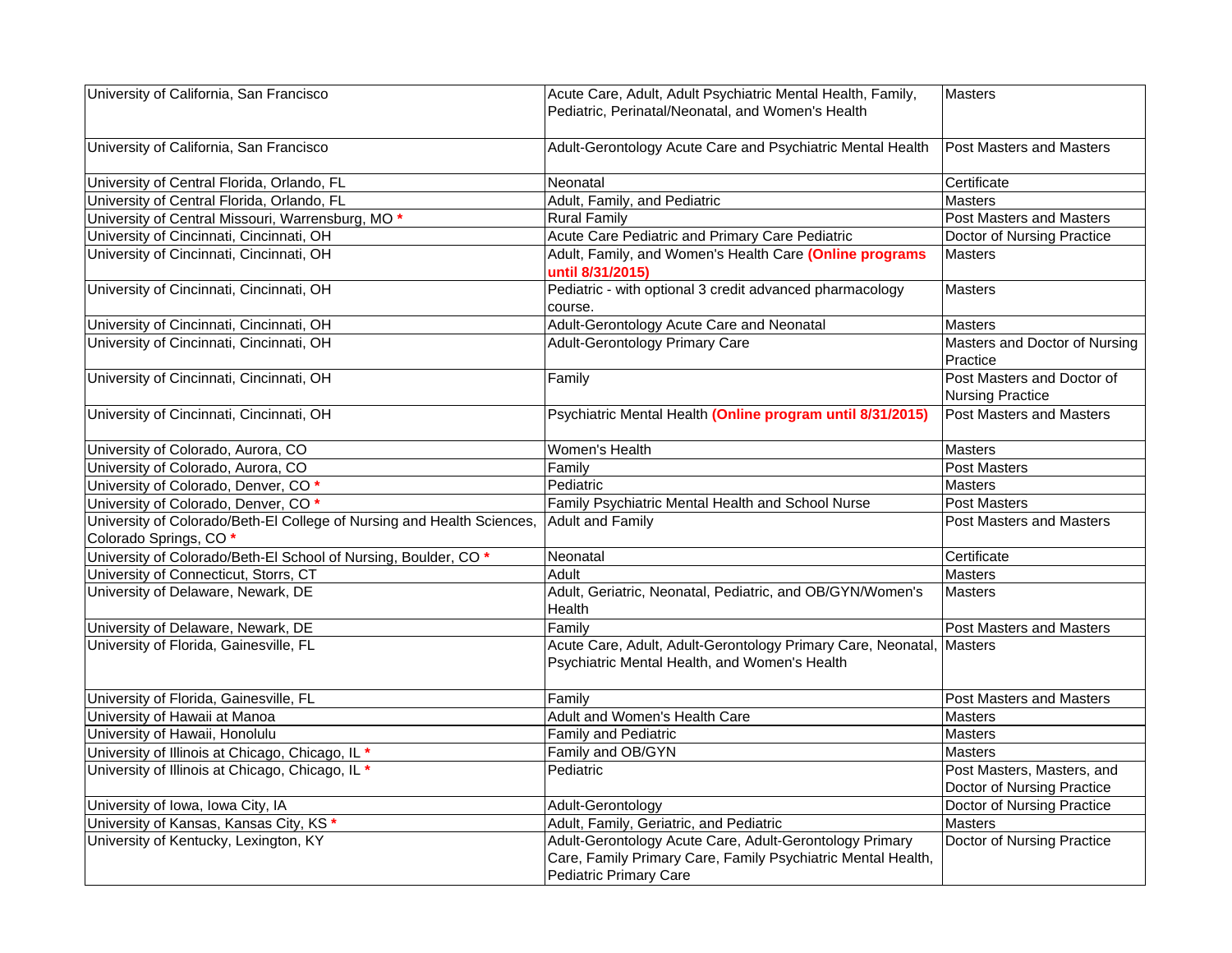| University of Kentucky, Lexington, KY                                         | Acute Care, Adult -Gerontology, Family, Parent Child Nursing Masters                                    |                                 |
|-------------------------------------------------------------------------------|---------------------------------------------------------------------------------------------------------|---------------------------------|
|                                                                               | Track-Pediatric Primary Care NP, and Psychiatric Mental                                                 |                                 |
|                                                                               | Health                                                                                                  |                                 |
| University of Louisville, Louisville, KY                                      | Family                                                                                                  | <b>Masters</b>                  |
| University of Maine, Orono, ME *                                              | Familv                                                                                                  | Masters                         |
| University of Maryland at Baltimore, MD                                       | <b>Neonatal Focus</b>                                                                                   | Doctor of Nursing Practice      |
| University of Maryland at Baltimore, MD                                       | Trauma, Critical Care and Emergency Nursing, A Blended                                                  | <b>Masters</b>                  |
|                                                                               | Clinical Nurse Specialist & Acute Care Nurse Practitioner                                               |                                 |
|                                                                               | Program                                                                                                 |                                 |
| University of Maryland at Baltimore, MD                                       | Neonatal, OB/GYN                                                                                        | <b>Post Masters</b>             |
| University of Maryland at Baltimore, MD                                       | Acute Care, Adult, Gerontological,                                                                      | <b>Post Masters and Masters</b> |
| University of Maryland at Baltimore, MD                                       | Adult & Gerontological Acute Care/Clinical Nurse Specialist,                                            | Post Masters, Masters, and      |
|                                                                               | Adult & Gerontological Primary Care, Family, Pediatric Acute                                            | Doctor of Nursing Practice      |
|                                                                               | Care, Pediatric Primary Care, and Psychiatric Mental Health-                                            |                                 |
|                                                                               | <b>Family Focus</b>                                                                                     |                                 |
| University of Massachusetts at Amherst                                        | Family and Psychiatric Mental Health                                                                    | <b>Masters</b>                  |
| University of Massachusetts at Dartmouth                                      | Adult                                                                                                   | Masters                         |
| University of Massachusetts at Lowell                                         | <b>Family and Geriatric</b>                                                                             | <b>Masters</b>                  |
| University of Massachusetts at Worcester                                      | Adult, Adult Gerontology Acute Care, Adult Primary Care, and Masters                                    |                                 |
|                                                                               | Geriatric                                                                                               |                                 |
|                                                                               |                                                                                                         |                                 |
| University of Massachusetts at Worcester                                      | Acute Care                                                                                              | Post Masters and Masters        |
| University of Massachusetts, Boston, MA                                       | Adult and Geriatric (Dual track)                                                                        | Post Masters and Masters        |
| University of Massachusetts, Boston, MA                                       | Family                                                                                                  | Post Masters and Masters        |
| University of Medicine & Dentistry of New Jersey, Newark, NJ                  | Adult, Family, and Women's Health                                                                       | <b>Masters</b>                  |
| University of Memphis, Memphis, TN *                                          | Family                                                                                                  | <b>Masters</b>                  |
| University of Miami at Coral Gables, Florida School of Nursing                | Family                                                                                                  | <b>Masters</b>                  |
| University of Miami, Miami, FL                                                | Family                                                                                                  | <b>Masters</b>                  |
| University of Michigan, Ann Arbor, MI *                                       | Acute Care, Family, OB/.GYN, Parent-Child Nursing Infant,<br>Child and Adolescent Health, and Pediatric | <b>Masters</b>                  |
| University of Michigan, Ann Arbor, MI *                                       | Adult                                                                                                   | Post Masters and Masters        |
| University of Michigan-Flint, Flint, MI *                                     | Adult-Gerontology Acute Care and Adult-Gerontology Primary Doctor of Nursing Practice                   |                                 |
|                                                                               | Care                                                                                                    |                                 |
| University of Michigan-Flint, Flint, MI *                                     | Family                                                                                                  | Masters and Doctor of Nursing   |
|                                                                               |                                                                                                         | Practice                        |
| University of Michigan-Flint, Flint, MI *                                     | <b>Psychiatric Mental Health</b>                                                                        | Post Graduate Certificate and   |
|                                                                               |                                                                                                         | Doctor of Nursing Practice      |
|                                                                               |                                                                                                         |                                 |
| University of Minnesota, Minneapolis, MN                                      | Family                                                                                                  | <b>Masters</b>                  |
| University of Mississippi Medical Center, Jackson, MS                         | Family                                                                                                  | <b>Masters</b>                  |
| University of Missouri, Columbia, MO <sup>*</sup>                             | Adult Mental Health, Family, and Family Mental Health                                                   | <b>Masters</b>                  |
| University of Missouri-Kansas City, Kansas City, MO (formerly: Univ. of       | <b>Family and Neonatal</b>                                                                              | <b>Masters</b>                  |
| Missouri at Kansas City)                                                      |                                                                                                         |                                 |
| University of Missouri-Kansas City, Kansas City, MO (formerly: Univ. of Adult |                                                                                                         | Post Masters and Masters        |
| Missouri at Kansas City)                                                      |                                                                                                         |                                 |
| University of Missouri-St. Louis, St. Louis, MO                               | Adult Gerontology                                                                                       | Masters                         |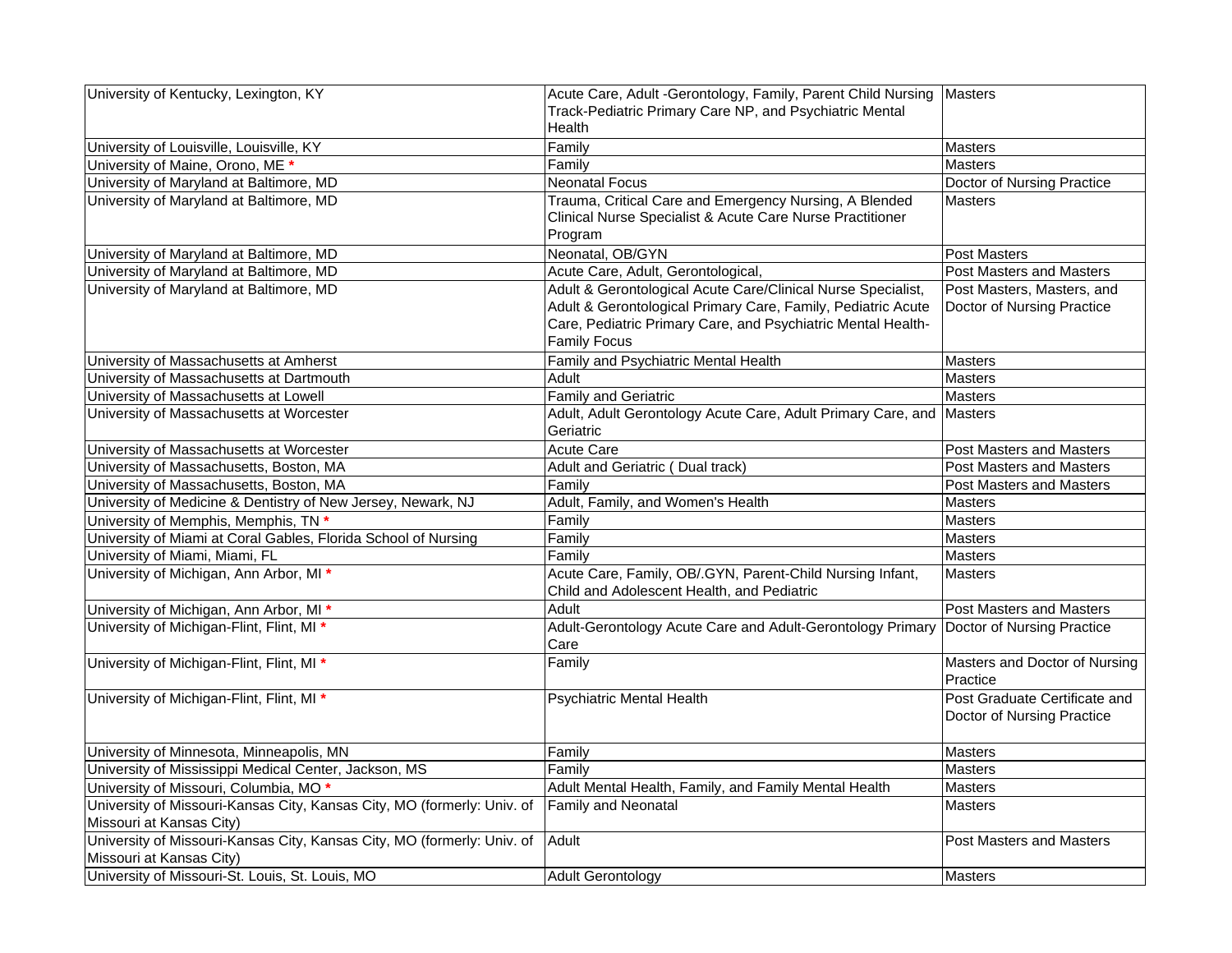| University of Mobile, Mobile, AL                                  | Family                                                        | <b>Masters</b>                   |
|-------------------------------------------------------------------|---------------------------------------------------------------|----------------------------------|
| University of Nebraska Medical Center, Omaha, NE *                | <b>Adult and Acute Care</b>                                   | <b>Masters</b>                   |
| University of Nebraska Medical Center, Omaha, NE *                | Family - Primary care areas. There was no "inpatient care" in | <b>Masters</b>                   |
|                                                                   | the program.                                                  |                                  |
| University of Nevada, Las Vegas, NV *                             | Family                                                        | Masters                          |
| University of New Hampshire, Durham, NH *                         | <b>Adult and Family</b>                                       | <b>Masters</b>                   |
| University of New Mexico, Albuquerque, NM *                       | <b>Acute Care and Family</b>                                  | <b>Masters</b>                   |
| University of North Carolina at Chapel Hill                       | Adult, Adult-Gerontology Primary Care, Pediatric, Psychiatric | <b>Masters</b>                   |
|                                                                   | Mental Health, and Women's Health                             |                                  |
| University of North Carolina at Chapel Hill                       | Family                                                        | Post Masters and Masters         |
| University of North Carolina at Charlotte                         | Family                                                        | <b>Masters</b>                   |
| University of North Carolina at Greensboro, Greensboro, NC        | Geriatric                                                     | Masters                          |
| University of North Carolina at Greensboro, Greensboro, NC        | Adult/Geriatric                                               | <b>Post Masters and Masters</b>  |
| University of North Carolina Wilmington College of Health & Human | Family                                                        | Masters                          |
| Services, Wilmington, NC                                          |                                                               |                                  |
| University of North Florida, Jacksonville, FL                     | Family                                                        | <b>Masters</b>                   |
| University of North Georgia, Dahlonega, GA                        | Family                                                        | <b>Masters</b>                   |
| University of Oklahoma Health Sciences Center, Oklahoma City      | Family                                                        | <b>Masters</b>                   |
| Campus                                                            |                                                               |                                  |
| University of Pennsylvania, Philadelphia, PA                      | Acute Care, Adult, Adult Gerontology Primary Care, Family,    | Masters                          |
|                                                                   | Geriatric, Neonatal, OB/GYN, Pediatric, Pediatric Acute Care, |                                  |
|                                                                   | and Psychiatric Mental Health                                 |                                  |
| University of Pennsylvania, Philadelphia, PA                      | Adult Gerontology Acute Care                                  | Post Masters and Masters         |
| University of Phoenix, Phoenix, AZ *                              | OB/GYN                                                        | Certificate                      |
| University of Phoenix, Phoenix, AZ *                              | Family                                                        | <b>Masters</b>                   |
| University of Pittsburgh, Pittsburgh, PA                          | Acute Care, Family, and Psychiatric Primary Care              | Masters                          |
| University of Pittsburgh, Pittsburgh, PA                          | Pediatric                                                     | <b>Post Graduate and Masters</b> |
| University of Pittsburgh, Pittsburgh, PA                          | Adult-Gerontology Acute Care                                  | Post Masters, Masters, and       |
|                                                                   |                                                               | Doctor of Nursing Practice       |
| University of Portland, Portland, OR                              | Family                                                        | Doctor of Nursing Practice       |
| University of Rhode Island College of Nursing, Kingston, RI       | Family and Gerontology                                        | <b>Post Masters and Masters</b>  |
| University of Rochester, Rochester, NY                            | Acute Care, Adult, Family, Neonatal, Gerontological,          | <b>Masters</b>                   |
|                                                                   | Pediatric, and Psychiatric Mental Health-Adult, Child &       |                                  |
|                                                                   | Adolescent, and Family                                        |                                  |
| University of Saint Francis, Fort Wayne, IN                       | Family                                                        | Masters                          |
| University of Saint Joseph, West Hartford, CT                     | Psychiatric Mental Health                                     | <b>Masters</b>                   |
| University of San Diego, San Diego, CA                            | Adult, Family & Adult Gero, Family & Pediatric, Family        | <b>Masters</b>                   |
|                                                                   | Psychiatric Mental Health, and Pediatric                      |                                  |
| University of San Diego, San Diego, CA                            | Family                                                        | <b>Post Masters and Masters</b>  |
| University of San Francisco, San Francisco, CA                    | Family and Adult Health Advanced Practice Nurse/Family        | Masters                          |
|                                                                   |                                                               |                                  |
| University of Scranton, Scranton, PA                              | Family                                                        | Masters                          |
| University of South Alabama, Huntsville, AL *                     | Adult Gerontology Acute Care                                  | <b>Masters</b>                   |
| University of South Alabama, Mobile, AL *                         | Acute Care, Gerontological, and Psychiatric Mental Health     | <b>Masters</b>                   |
|                                                                   |                                                               |                                  |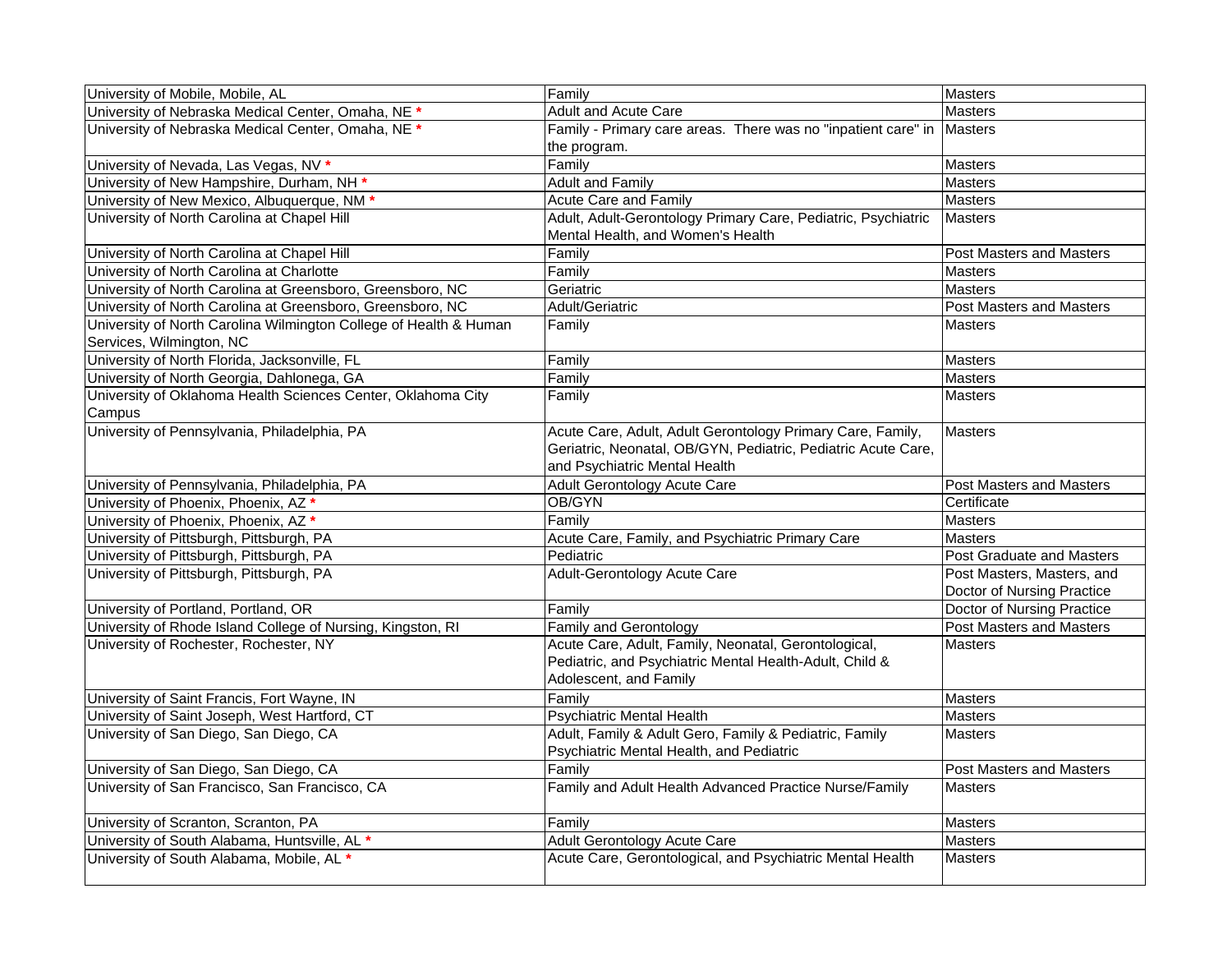| University of South Alabama, Mobile, AL *                                                                   | Adult-Gerontology Acute Care, Adult-Gerontology Primary        | Post Masters, Masters, and      |
|-------------------------------------------------------------------------------------------------------------|----------------------------------------------------------------|---------------------------------|
|                                                                                                             | Care, Emergency Dual Role (Family NP/Adult-Geron Acute),       | Doctor of Nursing Practice      |
|                                                                                                             | Family, Family Psychiatric Mental Health, Neonatal, Pediatric, |                                 |
|                                                                                                             | Pediatric Acute Care, and Women's Health                       |                                 |
|                                                                                                             |                                                                |                                 |
| University of South Carolina, Columbia, SC                                                                  | Acute Care, Women's Health, and Pediatric                      | <b>Masters</b>                  |
| University of South Carolina, Columbia, SC                                                                  | Family                                                         | <b>Post Masters and Masters</b> |
| University of South Florida, Tampa, FL                                                                      | Acute Care, Adult, Adult-Gerontology Acute Care, Advanced      | Masters                         |
|                                                                                                             | Psychiatric/Mental Health Nursing, Family and Pediatric        |                                 |
|                                                                                                             |                                                                |                                 |
| University of Southern California, Los Angeles, CA                                                          | Family                                                         | <b>Masters</b>                  |
| University of Southern Indiana, Evansville, IN *                                                            | Family and Acute Care                                          | <b>Masters</b>                  |
| University of Southern Maine, Portland, ME *                                                                | Adult, Family, and Psychiatric                                 | <b>Masters</b>                  |
| University of Southern Mississippi, Hattiesburg, MS                                                         | <b>Psychiatric Mental Health</b>                               | Post Masters Certificate and    |
|                                                                                                             |                                                                | <b>Masters</b>                  |
| University of Tampa, Tampa, FL                                                                              | Adult, Adult-Gerontology, and Family                           | Masters                         |
| University of Tennessee at Chattanooga, Chattanooga, TN *                                                   | Family                                                         | <b>Masters</b>                  |
| University of Tennessee at Memphis                                                                          | Family                                                         | <b>Post Masters</b>             |
| University of Tennessee Health Science Center, Memphis, TN *                                                | Family and Psychiatric Mental Health                           | Doctor of Nursing Practice      |
| University of Tennessee Health Science Center, Memphis, TN *                                                | <b>Acute Care</b>                                              | <b>Masters</b>                  |
| University of Tennessee, Knoxville, TN                                                                      | Family, Nursing of Women & Children, Women's Health Care,      | Masters                         |
|                                                                                                             | and Psychiatric Mental Health                                  |                                 |
| University of Texas at Arlington *                                                                          | Acute Care, Adult, Family, Gerontology, Pediatric, and         | <b>Masters</b>                  |
|                                                                                                             | <b>Psychiatric Mental Health</b>                               |                                 |
| University of Texas at Austin                                                                               | Family                                                         | <b>Masters</b>                  |
| University of Texas at El Paso, El Paso, TX *                                                               | Family                                                         | Post Masters and Masters        |
| University of Texas at Galveston                                                                            | Family                                                         | Post Masters and Masters        |
| University of Texas Health Science Center at Houston School of                                              | Adult, Geriatric, and Women's Health                           | <b>Masters</b>                  |
| Nursing                                                                                                     |                                                                |                                 |
| University of Texas Health Science Center at Houston School of                                              | Pediatric                                                      | <b>Post Masters</b>             |
| Nursing                                                                                                     |                                                                |                                 |
| University of Texas Health Science Center at San Antonio, San Antonio, Family and Psychiatric Mental Health |                                                                | Masters                         |
| TX                                                                                                          |                                                                |                                 |
| University of Texas Health Science Center, Houston, TX                                                      | Acute Care                                                     | <b>Masters</b>                  |
| University of Texas Medical Branch School of Nursing at Galveston                                           | Neonatal, Pediatric, and Women's Health Care                   | <b>Masters</b>                  |
|                                                                                                             |                                                                |                                 |
| University of Texas Pan American, Edinburg, TX                                                              | Family                                                         | Post Masters and Masters        |
| University of Texas, Southwestern Medical Center at Dallas                                                  | <b>Women's Health</b>                                          | <b>Masters</b>                  |
| University of Toledo, Toledo, OH *                                                                          | Family                                                         | Masters                         |
| University of Utah, Salt Lake City, UT                                                                      | Pediatric, and Adult-Gerontology Primary Care                  | Doctor of Nursing Practice      |
| University of Utah, Salt Lake City, UT                                                                      | Neonatal                                                       | <b>Masters</b>                  |
| University of Utah, Salt Lake City, UT                                                                      | Family                                                         | Post Masters, Masters, and      |
|                                                                                                             |                                                                | Doctor of Nursing Practice      |
| University of Vermont, Burlington, VT *                                                                     | Adult, Adult Geriatric Primary Care, and Family                | Masters                         |
| University of Virginia, Charlottesville, VA *                                                               | Acute Care, Family, Geriatric, and Pediatric                   | <b>Masters</b>                  |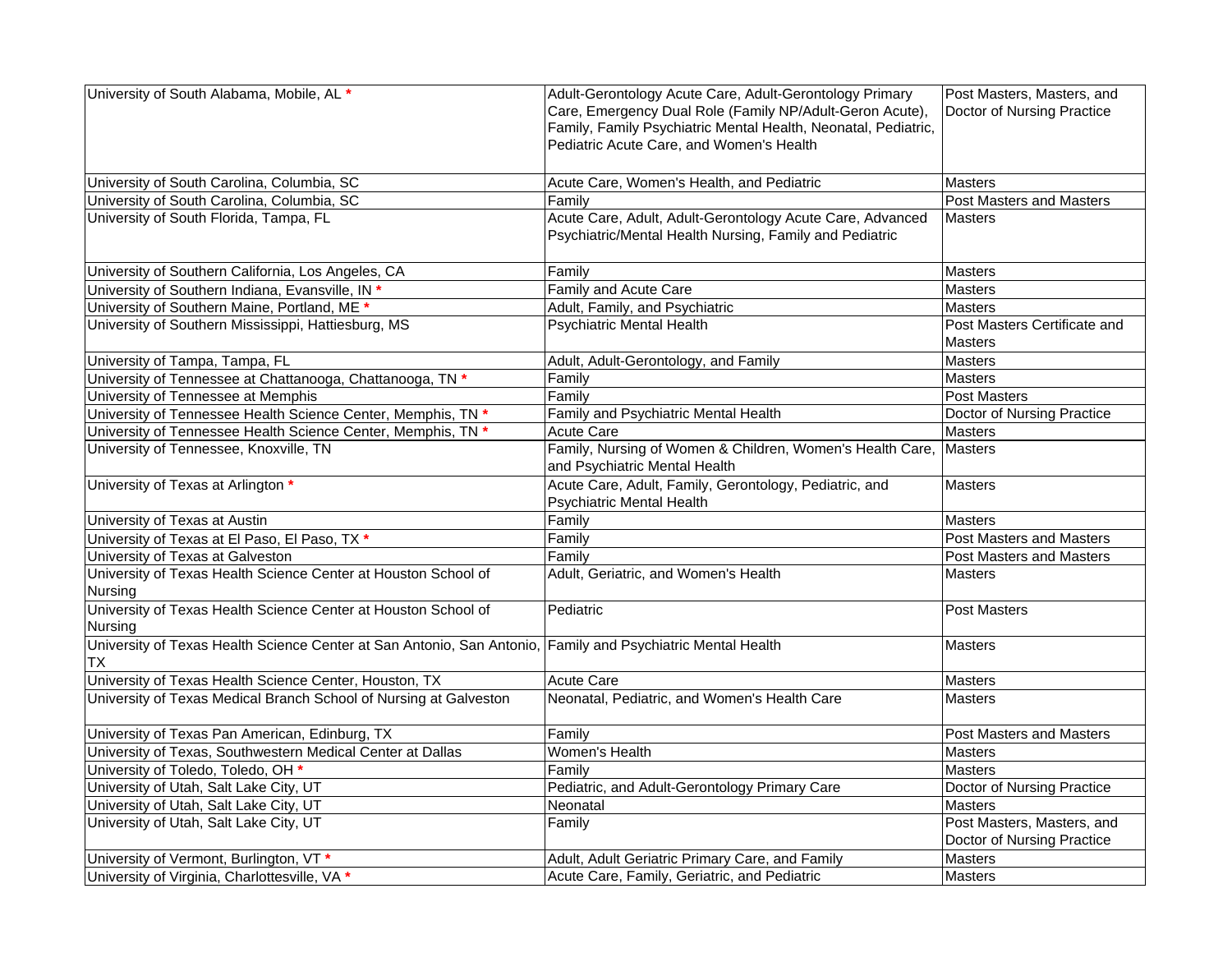| University of Virginia, Charlottesville, VA *                        | Adult-Gerontology Acute Care and Psychiatric Mental Health   Post Masters and Masters                                                                                                                                                 |                                                       |
|----------------------------------------------------------------------|---------------------------------------------------------------------------------------------------------------------------------------------------------------------------------------------------------------------------------------|-------------------------------------------------------|
| University of Washington, Seattle, WA *                              | Adult, Adult Acute Care, Adult/Older, Advanced Practice<br>Home Care, Family, Pediatric, Psychiatric Mental Health, and<br>Women's Health Care                                                                                        | <b>Masters</b>                                        |
| University of Wisconsin at Madison                                   | Adult, Family, Geriatric, Pediatric, and Women's Health                                                                                                                                                                               | <b>Masters</b>                                        |
| University of Wisconsin Milwaukee, Milwaukee, WI                     | Family                                                                                                                                                                                                                                | Post Masters and Doctor of<br><b>Nursing Practice</b> |
| University of Wyoming, Laramie, WY *                                 | Pediatric                                                                                                                                                                                                                             | <b>Post Masters and Masters</b>                       |
| University of Tennessee Health Science Center, Memphis, TN           | Family                                                                                                                                                                                                                                | Doctor of Nursing Practice                            |
| Valparaiso University, Valparaiso, IN *                              | Family                                                                                                                                                                                                                                | Post Masters                                          |
| Vanderbilt University, Nashville, TN *                               | <b>Adult and Geriatric</b>                                                                                                                                                                                                            | Masters                                               |
| Vanderbilt University, Nashville, TN *                               | Acute Care, Dual Family and Adult-Gerontology Acute Care,<br>Family, Adult-Gerontology Primary Care, Neonatal, Pediatric,<br>Pediatric Acute Care, Psychiatric Mental Health, Psychiatric<br>Mental Health-Family, and Women's Health | <b>Post Masters and Masters</b>                       |
| Villanova University, Villanova, PA                                  | <b>Adult and Pediatric</b>                                                                                                                                                                                                            | Masters                                               |
| Virginia Commonwealth University, Richmond, VA *                     | Acute Care, Adult, Family, and Women's Health                                                                                                                                                                                         | <b>Masters</b>                                        |
| Virginia Commonwealth University, Richmond, VA *                     | Pediatric and Psychiatric Mental Health                                                                                                                                                                                               | Post Masters and Masters                              |
| Wagner College, Staten Island, NY                                    | Family                                                                                                                                                                                                                                | Masters                                               |
| Walden University, Minneapolis, MN *                                 | Adult/Gerontology, Adult-Gerontology Acute Care, and<br>Family                                                                                                                                                                        | <b>Masters</b>                                        |
| Washington State University, Spokane, WA *                           | Family                                                                                                                                                                                                                                | <b>Masters</b>                                        |
| Wayne State University, Detroit, MI *                                | Acute Care, Adult; Nursing, Parenting & Families; Women,<br>Neonates, & Children (Neonatal Specialty Tract provided<br>only)                                                                                                          | <b>Masters</b>                                        |
| Wellstar School of Health, Kennesaw, GA                              | Family                                                                                                                                                                                                                                | <b>Masters</b>                                        |
| West Texas A&M University, Canyon, TX                                | Family                                                                                                                                                                                                                                | <b>Masters</b>                                        |
| West Virginia University, Morgantown, WV                             | Pediatric                                                                                                                                                                                                                             | Masters                                               |
| West Virginia University, Morgantown, WV                             | Women's Health                                                                                                                                                                                                                        | <b>Post Masters</b>                                   |
| West Virginia University, Morgantown, WV                             | Family                                                                                                                                                                                                                                | <b>Post Masters and Masters</b>                       |
| West Virginia Wesleyan College, Buckhannon, WV                       | Family and Psychiatric Mental Health                                                                                                                                                                                                  | <b>Post Masters and Masters</b>                       |
| Western Kentucky University, Bowling Green, KY                       | Family                                                                                                                                                                                                                                | <b>Masters</b>                                        |
| Western University of Health Sciences, Pomona, CA                    | Family                                                                                                                                                                                                                                | <b>Post Masters and Masters</b>                       |
| Westminster College, Salt Lake City, UT                              | Adult, Family, Geriatric, and Pediatric                                                                                                                                                                                               | Masters                                               |
| Wheeling Jesuit University, Wheeling, WV *                           | Family                                                                                                                                                                                                                                | <b>Masters</b>                                        |
| Wichita State University, Wichita, KS *                              | Adult Nurse Clinician Program - With additional pharmacology<br>course                                                                                                                                                                | Certificate                                           |
| Wichita State University, Wichita, KS *                              | Family                                                                                                                                                                                                                                | Masters                                               |
| Widener University, Chester, PA                                      | Family                                                                                                                                                                                                                                | <b>Masters</b>                                        |
| Wilmington University, New Castle, DE (formerly: Wilmington College) | Adult                                                                                                                                                                                                                                 | Certificate                                           |
| Wilmington University, New Castle, DE (formerly: Wilmington College) | Geriatric                                                                                                                                                                                                                             | <b>Masters</b>                                        |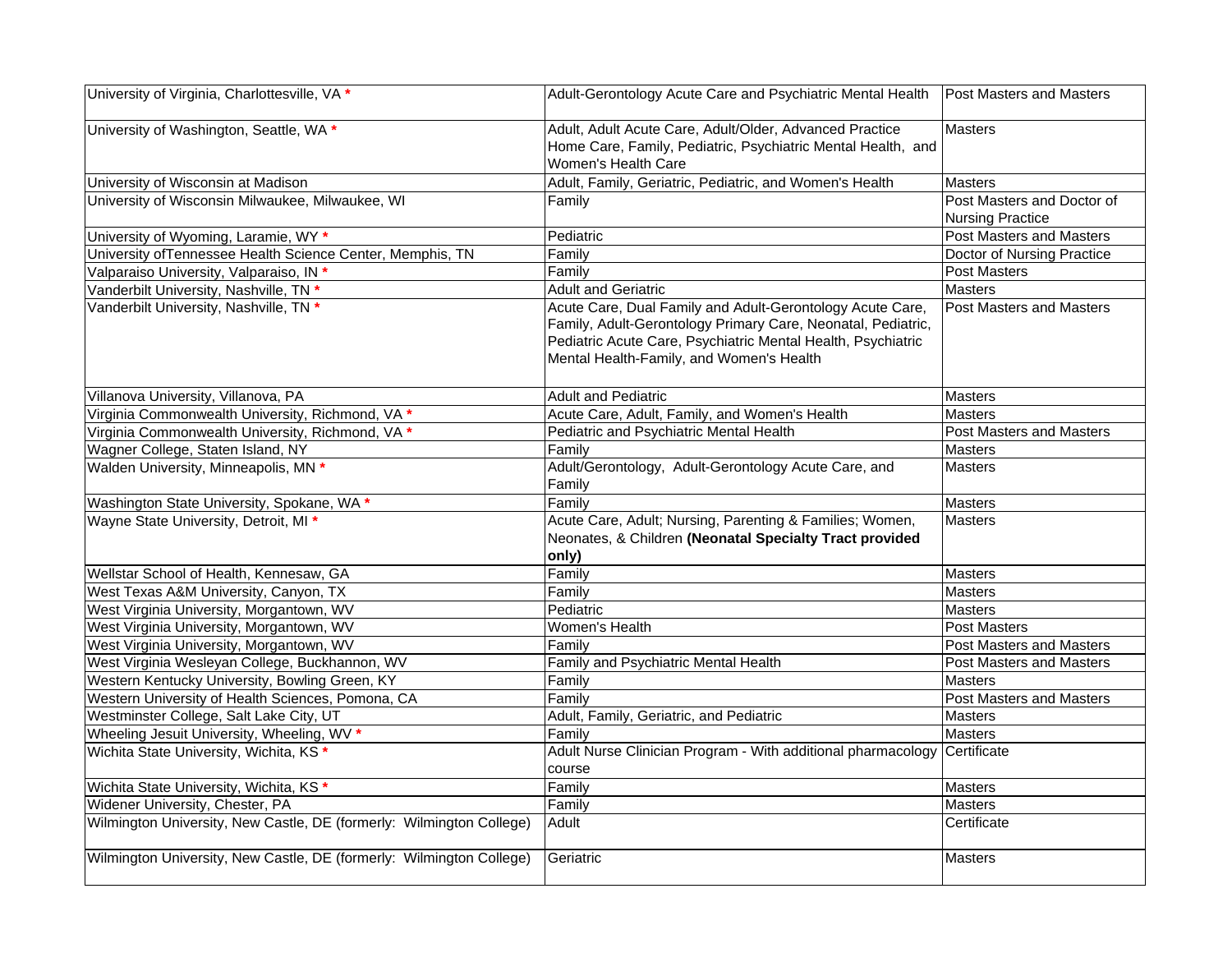| Winston-Salam State University, Winston-Salem, NC<br>Family<br>Masters<br>Wright State University, Dayton, OH<br>Family, Pediatric and Acute Care Pediatric<br><b>Masters</b><br>Yale University, New Haven, CT<br>Family, Pediatric, Psychiatric Mental Health, and Women's<br><b>Masters</b><br>Health<br>Yale University, New Haven, CT<br>Adult, Geriatric and Adult/Gerontological Acute Care<br>Post Masters and Masters<br>Yale University, West Haven, CT<br>Adult/Gerontological and Women's Health<br><b>Masters</b><br>York College of Pennsylvania, York, PA<br>Adult and Adult-Gerontology Primary Care<br>Post Masters and Masters | Wilmington University, New Castle, DE (formerly: Wilmington College) | Adult/Gerontology and Family | Post Masters and Masters |
|--------------------------------------------------------------------------------------------------------------------------------------------------------------------------------------------------------------------------------------------------------------------------------------------------------------------------------------------------------------------------------------------------------------------------------------------------------------------------------------------------------------------------------------------------------------------------------------------------------------------------------------------------|----------------------------------------------------------------------|------------------------------|--------------------------|
|                                                                                                                                                                                                                                                                                                                                                                                                                                                                                                                                                                                                                                                  |                                                                      |                              |                          |
|                                                                                                                                                                                                                                                                                                                                                                                                                                                                                                                                                                                                                                                  |                                                                      |                              |                          |
|                                                                                                                                                                                                                                                                                                                                                                                                                                                                                                                                                                                                                                                  |                                                                      |                              |                          |
|                                                                                                                                                                                                                                                                                                                                                                                                                                                                                                                                                                                                                                                  |                                                                      |                              |                          |
|                                                                                                                                                                                                                                                                                                                                                                                                                                                                                                                                                                                                                                                  |                                                                      |                              |                          |
|                                                                                                                                                                                                                                                                                                                                                                                                                                                                                                                                                                                                                                                  |                                                                      |                              |                          |
|                                                                                                                                                                                                                                                                                                                                                                                                                                                                                                                                                                                                                                                  |                                                                      |                              |                          |
|                                                                                                                                                                                                                                                                                                                                                                                                                                                                                                                                                                                                                                                  |                                                                      |                              |                          |
|                                                                                                                                                                                                                                                                                                                                                                                                                                                                                                                                                                                                                                                  |                                                                      |                              |                          |
|                                                                                                                                                                                                                                                                                                                                                                                                                                                                                                                                                                                                                                                  |                                                                      |                              |                          |
|                                                                                                                                                                                                                                                                                                                                                                                                                                                                                                                                                                                                                                                  |                                                                      |                              |                          |
|                                                                                                                                                                                                                                                                                                                                                                                                                                                                                                                                                                                                                                                  |                                                                      |                              |                          |
|                                                                                                                                                                                                                                                                                                                                                                                                                                                                                                                                                                                                                                                  |                                                                      |                              |                          |
|                                                                                                                                                                                                                                                                                                                                                                                                                                                                                                                                                                                                                                                  |                                                                      |                              |                          |
|                                                                                                                                                                                                                                                                                                                                                                                                                                                                                                                                                                                                                                                  |                                                                      |                              |                          |
|                                                                                                                                                                                                                                                                                                                                                                                                                                                                                                                                                                                                                                                  |                                                                      |                              |                          |
|                                                                                                                                                                                                                                                                                                                                                                                                                                                                                                                                                                                                                                                  |                                                                      |                              |                          |
|                                                                                                                                                                                                                                                                                                                                                                                                                                                                                                                                                                                                                                                  |                                                                      |                              |                          |
|                                                                                                                                                                                                                                                                                                                                                                                                                                                                                                                                                                                                                                                  |                                                                      |                              |                          |
|                                                                                                                                                                                                                                                                                                                                                                                                                                                                                                                                                                                                                                                  |                                                                      |                              |                          |
|                                                                                                                                                                                                                                                                                                                                                                                                                                                                                                                                                                                                                                                  |                                                                      |                              |                          |
|                                                                                                                                                                                                                                                                                                                                                                                                                                                                                                                                                                                                                                                  |                                                                      |                              |                          |
|                                                                                                                                                                                                                                                                                                                                                                                                                                                                                                                                                                                                                                                  |                                                                      |                              |                          |
|                                                                                                                                                                                                                                                                                                                                                                                                                                                                                                                                                                                                                                                  |                                                                      |                              |                          |
|                                                                                                                                                                                                                                                                                                                                                                                                                                                                                                                                                                                                                                                  |                                                                      |                              |                          |
|                                                                                                                                                                                                                                                                                                                                                                                                                                                                                                                                                                                                                                                  |                                                                      |                              |                          |
|                                                                                                                                                                                                                                                                                                                                                                                                                                                                                                                                                                                                                                                  |                                                                      |                              |                          |
|                                                                                                                                                                                                                                                                                                                                                                                                                                                                                                                                                                                                                                                  |                                                                      |                              |                          |
|                                                                                                                                                                                                                                                                                                                                                                                                                                                                                                                                                                                                                                                  |                                                                      |                              |                          |
|                                                                                                                                                                                                                                                                                                                                                                                                                                                                                                                                                                                                                                                  |                                                                      |                              |                          |
|                                                                                                                                                                                                                                                                                                                                                                                                                                                                                                                                                                                                                                                  |                                                                      |                              |                          |
|                                                                                                                                                                                                                                                                                                                                                                                                                                                                                                                                                                                                                                                  |                                                                      |                              |                          |
|                                                                                                                                                                                                                                                                                                                                                                                                                                                                                                                                                                                                                                                  |                                                                      |                              |                          |